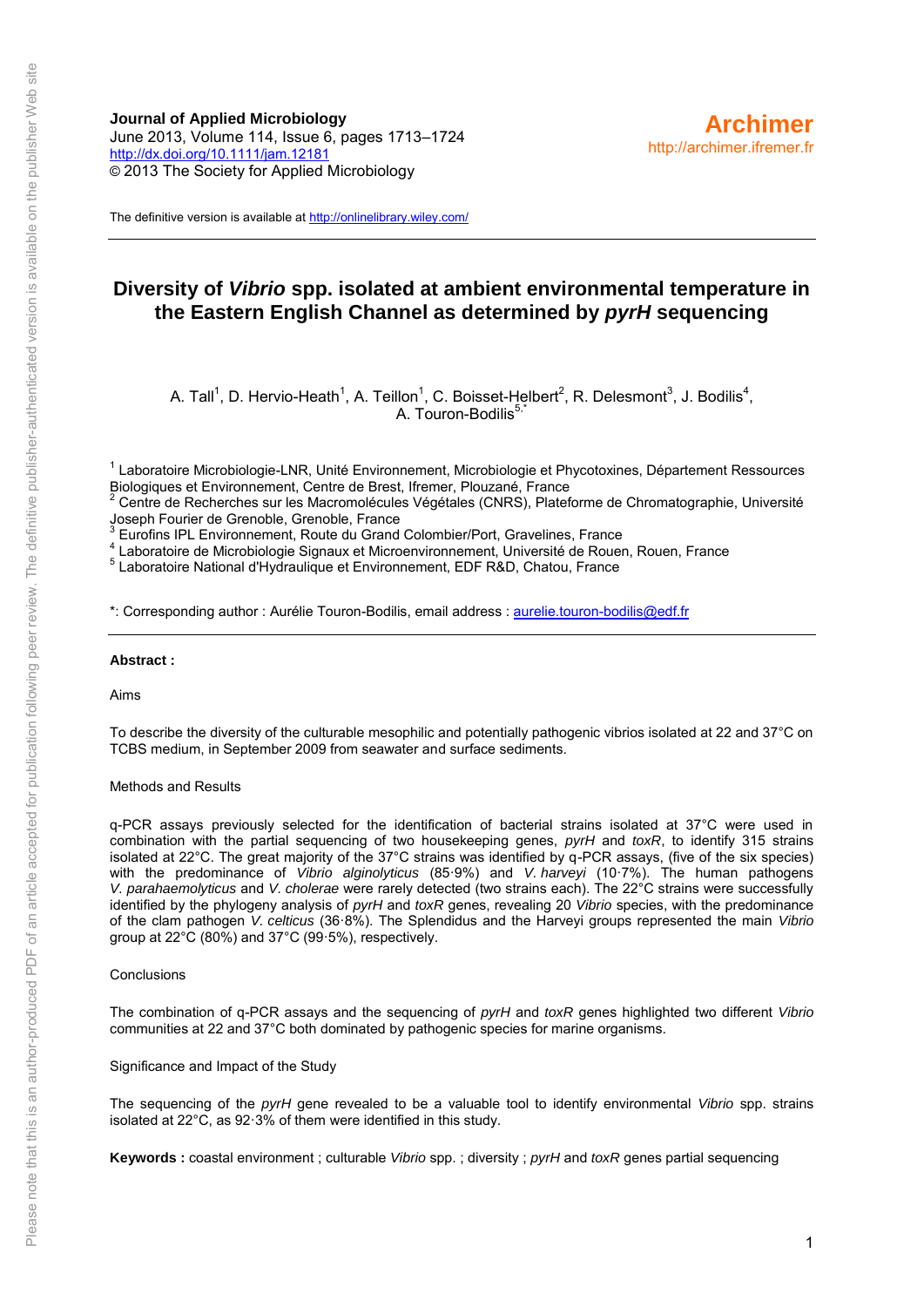$\mathbf{1}$ 

## **Introduction**

ibriobiology.net, last consultation August 20, 2012),<br>es (Dawyndt *et al.* 2005). Numerous vibrios are patl<br>ave been described as pathogenic for humans (Dalsgaa<br>n *et al.* 2004a; Austin 2010). The sanitary and economic<br>arl 44 The vibrios are widespread worldwide and ubiquitous in the aquatic environments, 45 occupying various habitats including marine, freshwater and estuarine ecosystems as well as 46 aquaculture facilities (Dalsgaard 1998; Sobecky *et al.* 1998; Urakawa *et al.* 1999; Heidelberg *et al.* 2002; Thompson *et al.* 2004b). To date, if we refer to the various banks of genomic 48 sequences and to the on-line sources of *Vibrio* species inventory (Association of *Vibrio* 49 Biologists, www.vibriobiology.net, last consultation August 20, 2012), the genus *Vibrio* 50 includes 135 species (Dawyndt *et al.* 2005). Numerous vibrios are pathogenic for marine 51 organisms and 12 have been described as pathogenic for humans (Dalsgaard 1998; Paillard *et al.* 2004; Thompson *et al.* 2004a; Austin 2010). The sanitary and economic losses due to these 53 pathogens, particularly to the species *Vibrio cholerae*, *Vibrio parahaemolyticus* and *Vibrio vulnificus* have been widely described (Colwell *et al.* 1977; DePaola *et al.* 2003; Oliver 2005). 55 In the context of global climate changes, human infections caused by vibrios are expected to 56 increase with the increase of Sea Surface Temperature (Tantillo *et al.* 2004; Baker-Austin *et al.* 2010; Philippart *et al.* 2011; Vezzulli *et al.* 2012). Thus, a better understanding of the 58 natural diversity of *Vibrio* species and the environmental drivers of their spatial and temporal 59 evolution, are a prerequisite to address public health issues or the abnormal mortalities in 60 hatcheries and aquaculture industries.

61 Today, powerful molecular techniques such as pyrosequencing or direct cell 62 enumeration by solid or flow cytometry combined to Fluorescent *In Situ* Hybridization 63 (FISH), allow to evaluate the microbial global diversity in natural samples (Sogin *et al.* 2006; 64 Alonso-Saez *et al.* 2007; Brown *et al.* 2009; Kirchman *et al.* 2010; Lucas *et al.* 2010). 65 However, due to the low discriminatory power of *16S rRNA* gene among the *Vibrio* genus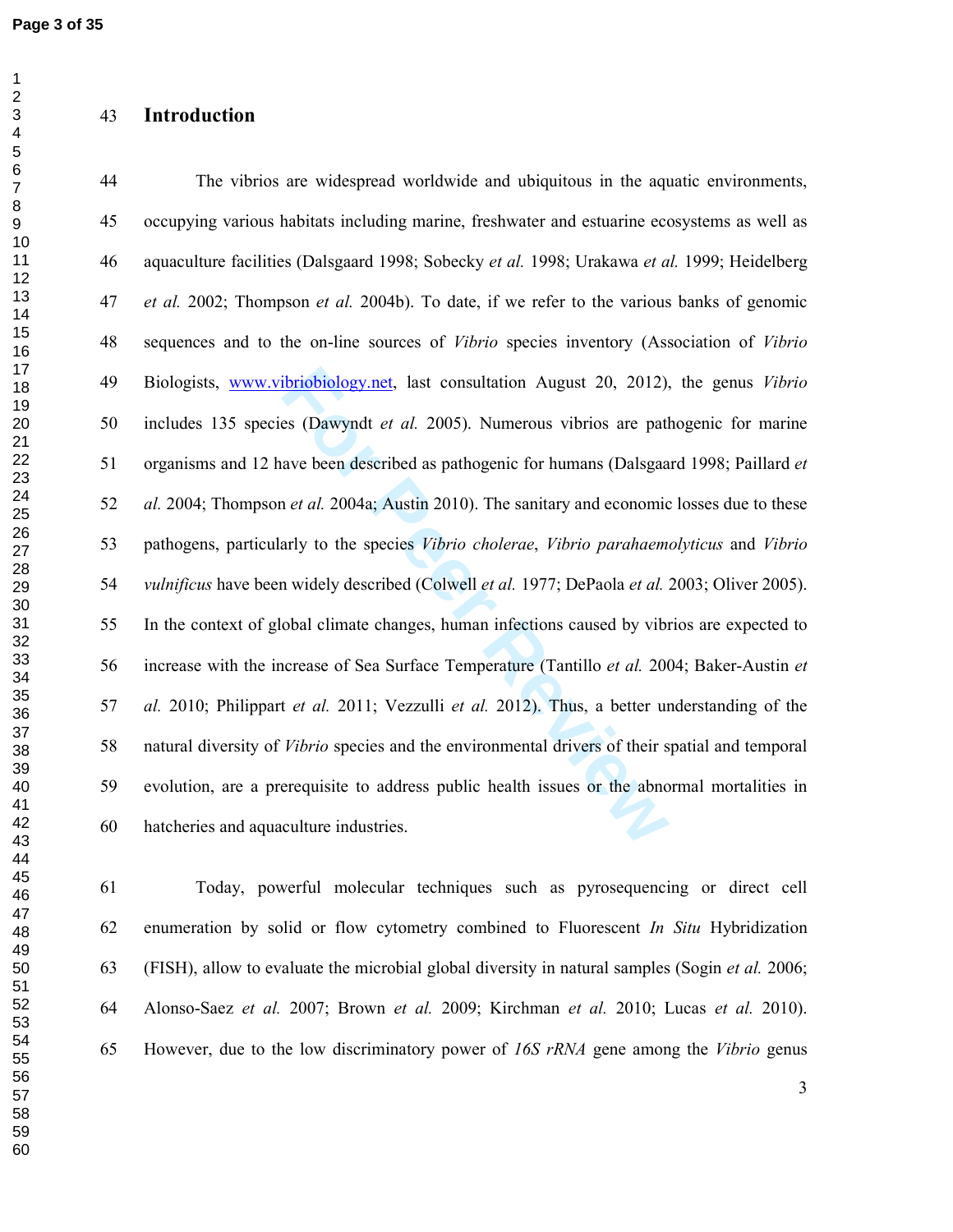66 (Thompson *et al.* 2004a), these methods are not applicable to an environmental study of these 67 bacteria. In contrast, direct quantification methods like real-time PCR (q-PCR) are valuable 68 tools to specifically detect genomic units of different *Vibrio* species in natural or seafood 69 samples (Gubala and Proll 2006; Nordstrom *et al.* 2007). In addition to these techniques, 70 isolation of strains remains an essential step to fully characterize the environmental strains 71 and their potential virulence and to compare environmental monitoring and epidemiological 72 data (mainly based on culture standards). Furthermore, establishing environmental strain 73 collections is very useful and valuable to further study the presence and emergence of some *Vibrio* spp., in relation to environmental variables such as physicochemical and biological 75 parameters.

useful and valuable to further study the presence and exercit and valuable to further study the presence and exercition to environmental variables such as physicochem<br>
990's, the taxonomy of the vibrios was mainly based<br>
1 76 Until the 1990's, the taxonomy of the vibrios was mainly based on morphological 77 traits description on agar selective media and on biochemical tests. These techniques suitable 78 for type or clinical strains are not reliable for the identification of most environmental strains 79 due to the diversity of the metabolism expressed by these bacteria (Croci *et al.* 2007). The 80 molecular biology provided decisive tools such as the PCR and DNA-DNA hybridization or 81 more recently, MultiLocus Sequence Analysis (MLSA), which improved the taxonomy within 82 this group. Numerous phylogenetic markers, ubiquitous within the genus, were proposed for a 83 more precise delineation of the *Vibrio* species (Thompson *et al.* 2005; Sawabe *et al.* 2007; 84 Pascual *et al.* 2010). A multilocus sequence analysis comparing the species resolution level of *rpoA*, *recA* and *pyrH* genes, performed by Thompson *et al.* (2005), described the *pyrH* gene 86 as a good discriminant marker at the species level. They showed a stability of this locus due to 87 high proportions of synonymous mutations leading to the conservation of the amino acid 88 sequence. Their work was based on a previous study from Zeigler  $(2003)$  who proposed that a 89 single protein-encoding gene, carefully selected, could be used to assign strains to a species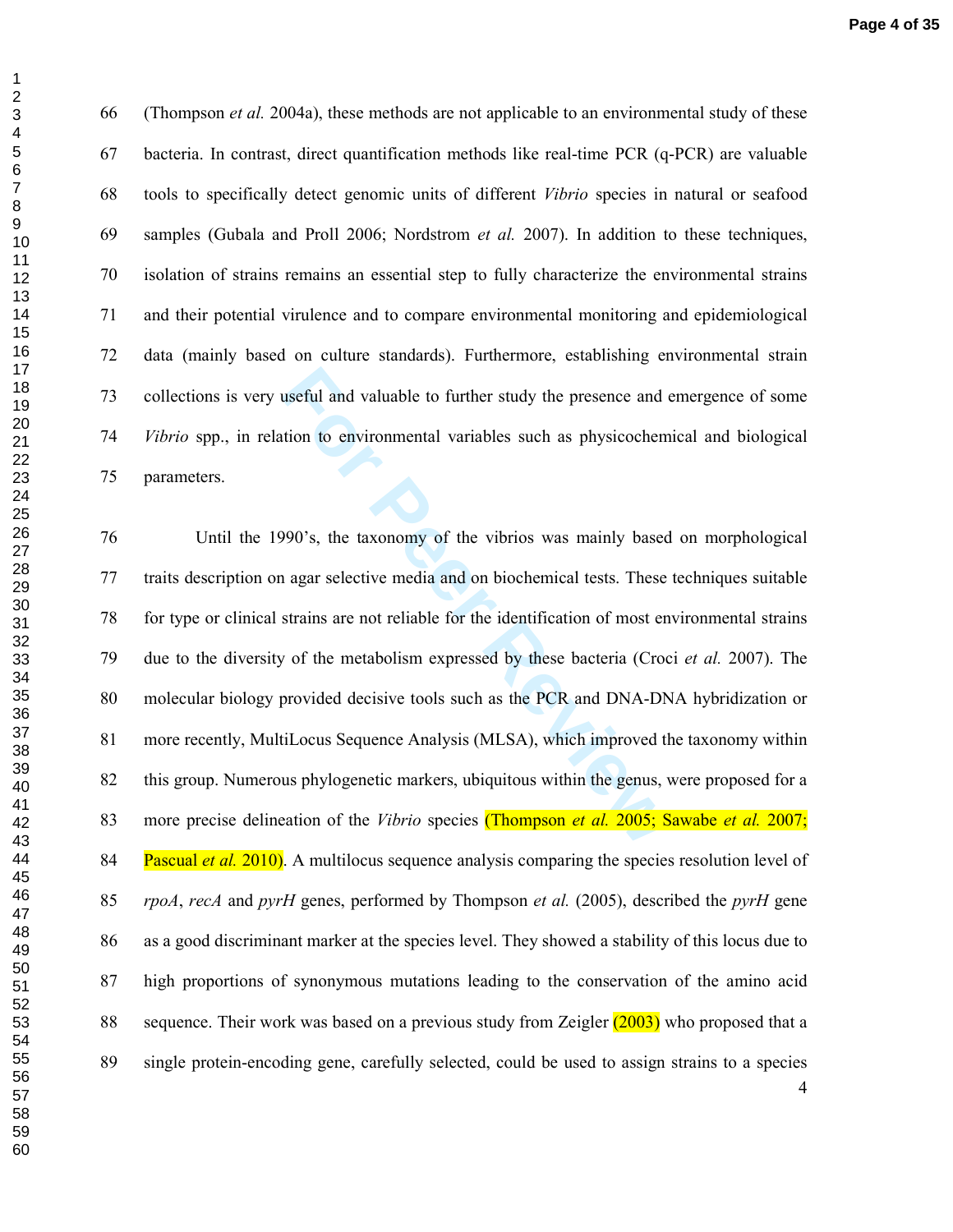90 with an acceptable precision. He defined that the selected gene must be characterized by a 91 wide distribution among bacteria, must be conserved long enough to be informative to have 92 an acceptable precision in the prediction of the whole-genome. Thus, the *pyrH* gene, fitting 93 these criteria, constitutes a good predictor of the whole *Vibrio* genome and also a good 94 discriminatory target at the species level. This has been validated by other authors for the 95 identification of environmental strains (Chimetto *et al.* 2009; Alves *et al.* 2010; Gregoracci *et al.* 2012). Pascual *et al.* (2010) performed the same analysis on the *16S rRNA* gene plus six 97 protein-encoding genes including two of those tested by Thompson *et al.* (2005) (*recA*, *pyrH*, *rpoD*, *gyrB*, *rctB*, and *toxR* ) and determined the *toxR* gene as showing the most powerful 99 taxonomic resolution within the *Vibrio* genus.

enes including two of those tested by Thompson *et al.*<br>
und *toxR*) and determined the *toxR* gene as showing<br>
on within the *Vibrio* genus.<br>
t of a 2-year study regarding the ecology of *Vibrio* p<br>
enic species in Frenc 100 In a context of a 2-year study regarding the ecology of *Vibrio* populations and the 101 presence of pathogenic species in French coastal waters, we previously described a strategy 102 based on the isolation/identification of *Vibrio* strains at 37°C and 22°C (Tall *et al.* 2012). We 103 optimized q-PCR assays and we were able to identify *V. alginolyticus*, *V. parahaemolyticus, V. vulnificus*, *V. cholerae* and *V. harveyi* species. This strategy was efficient to determine the 105 culturable diversity at 37°C as 97.2% of the strains were well identified, with *V. alginolyticus* , 106 the major species, representing 85.9% of the strains. At this temperature, only 10 strains 107 remained to be identified. However, only 2.2% of the strains isolated at 22°C were identified 108 by q-PCR and as *V. alginolyticus*, leading to select the sequencing of housekeeping genes as 109 an alternative. The present study evaluates the diversity of culturable *Vibrio* isolated at two 110 temperatures of isolation (22°C and 37°C) on TCBS agar medium from environmental 111 samples in a coastal area. This was performed by combining q-PCR assays and the 112 sequencing of the *pyrH* and the *toxR* genes of a large number of environmental *Vibrio* spp.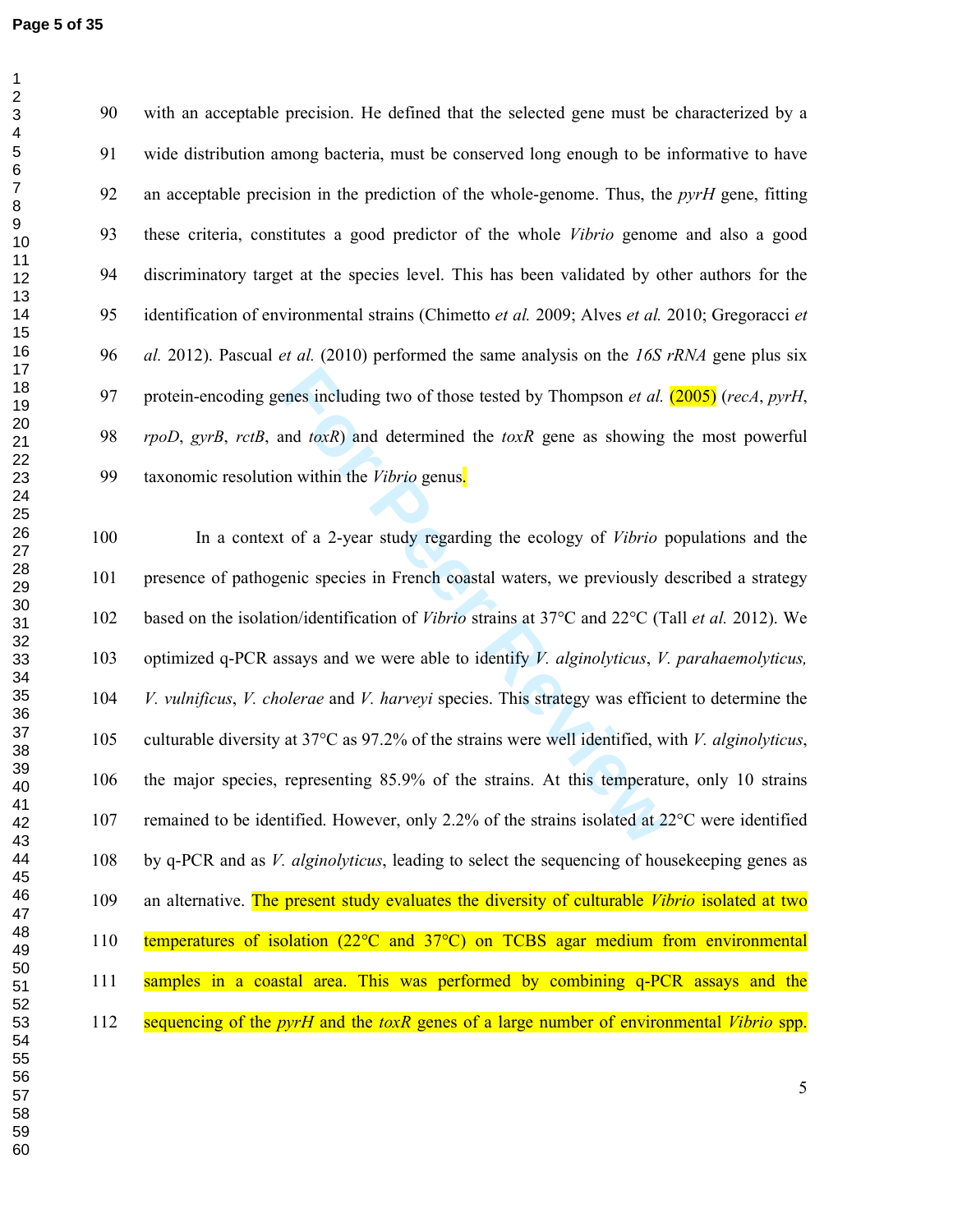$\overline{2}$ 

## **Materials and methods**

#### **Study area and sample collection**

hosen for its contrasting coastal characteristics and wate<br>cated around industrial and human recreational activit<br>near the cities of Gravelines and Grand-Fort Philippe. T<br>natural restricted area (Platier d'Oye). The mean s 117 The study area, located in Northern France (English Channel, Pas de Calais, 59, 118 France), has been chosen for its contrasting coastal characteristics and water uses (Fig. 1). The 119 first sub-area is located around industrial and human recreational activities (bathing, water 120 sports and fishing) near the cities of Gravelines and Grand-Fort Philippe. The second sub-area 121 is located around a natural restricted area (Platier d'Oye). The mean seawater temperature in 122 the area at the time of sampling (September 23<sup>rd</sup> and 24<sup>th</sup>, 2009) was 18.6°C ( $\pm$ 0.2°C) and the 123 salinity ranged from 33.5 to 34.4 ppt. Seawater and **surface** sediments samples were collected 124 during an ebb tide and along two transects. The Transect 1 (T1) is located in front of the 125 coastal segment including human and industrial activities and the Transect 2 (T2) is located in 126 front of the natural restricted area. To study the coast-off distribution of *Vibrio* abundance and 127 diversity, at the two temperatures of isolation, water and sediment samples were collected 128 along both transects including four different sampling points, one at the coast and the three 129 others at 300, 1,300 and 3,000 m from the coast with mean depths of 4, 6, 9 and 23 m, 130 respectively (Fig. 1). To study a depth gradient, surface and bottom seawater and surface 131 sediment were sampled at each point (except for the first point at the coast, only surface water 132 was sampled). Two liters of surface and bottom seawater were sampled at each point using a 133 Van Dorn bottle and conditioned into 2-liter sterile flasks to perform bacteriological analyses. 134 The surface sediments were sampled at each point using a metallic grab sampler and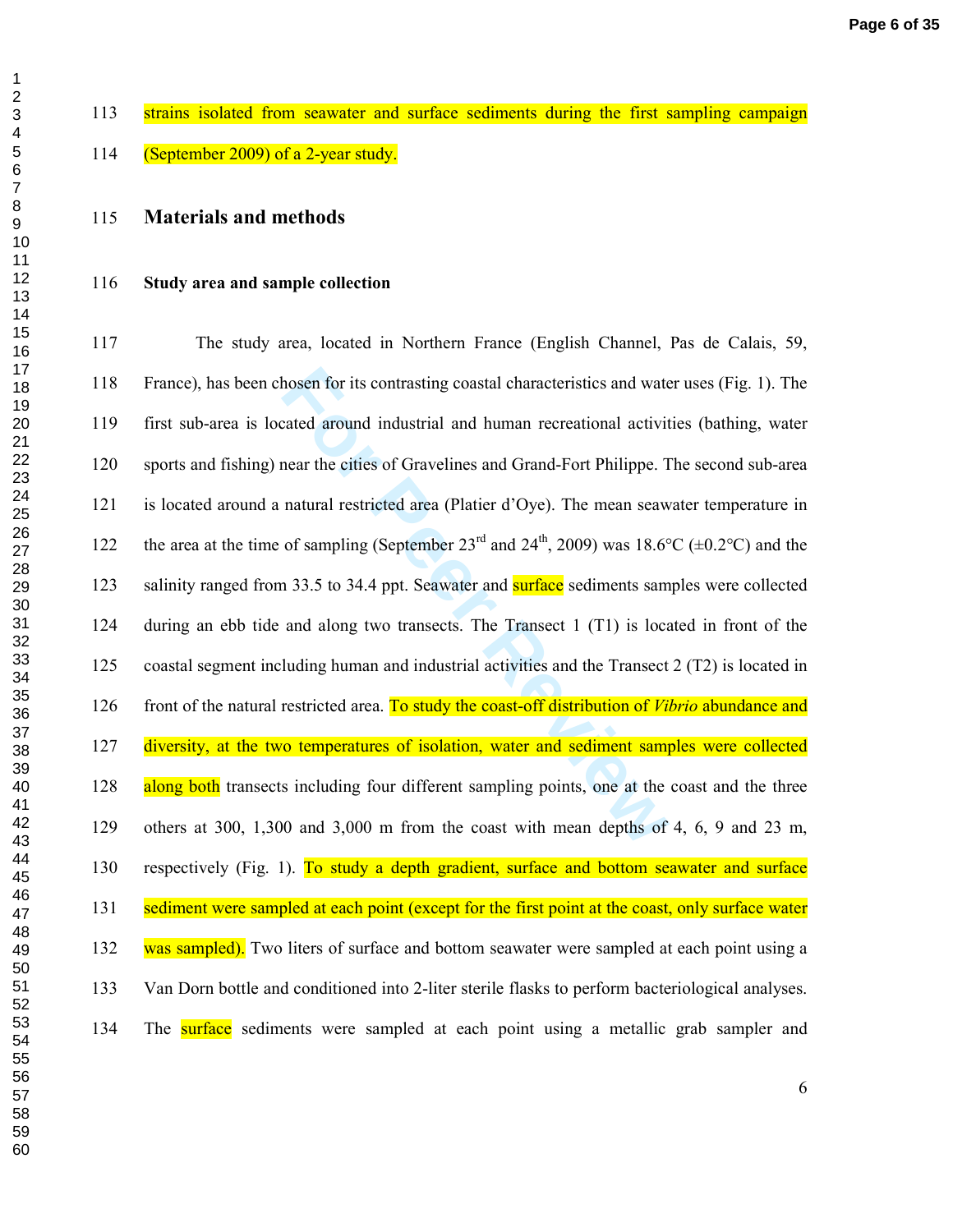135 conditioned into 1-liter sterile flasks. The samples (14 water samples and 8 sediment samples) 136 were transported in isothermal condition to the laboratory for bacterial strains isolation and 137 analyzed within 5 to 6 hours.

## **Isolation and conservation of the strains**

lose filters (Millipore<sup>TM</sup> SA, ST Quentin Les Yvelines,<br>s were diluted in 90 ml of tryptone salt, mixed during<br>ugh similar membranes or the dilutions were directly<br>r plated onto thiosulphate–citrate-bile-salts–sucrose a<br> 139 The isolation and conservation of the *Vibrio* strains were performed according to Tall *et al.* (2012). Briefly, seawater samples were filtered (0.1, 1, 10, 50 and 100 ml) onto 0.45μm-141 pore-size nitrocellulose filters (Millipore™ SA, ST Quentin Les Yvelines, France). Ten gram 142 of sediment samples were diluted in 90 ml of tryptone salt, mixed during 10 min and filtered 143 (10 to 25 ml) through similar membranes or the dilutions were directly plated. Membranes 144 and dilutions were plated onto thiosulphate–citrate-bile-salts–sucrose agar plates (TCBS, 145 Difco<sup>™</sup>, Becton Dickinson and Company, Pontde Claix, France) and incubated at  $22 \pm 0.2$ °C 146 or 37 ± 0.2°C for 48h and 24h, respectively. Twenty presumptive *Vibrio* single colonies 147 (yellow and green colonies) from each point were streaked onto TCBS agar and then isolated 148 on Bacto™ Heart Infusion (HI) 2% NaCl agar medium pH 7.4 (HI; Difco™, Becton 149 Dickinson and Company, Le Pont de Claix, France) to control purity. They were enriched in 150 1.5 ml HI 2% NaCl liquid medium at  $22 \pm 0.2^{\circ}$ C or  $37 \pm 0.2^{\circ}$ C for 24h and the cultures were 151 conserved on 96-well plates with 10% glycerol and at -80°C for further analyses.

#### **DNA extraction**

153 The strains DNA extracts were obtained according to Tall *et al.* (2012). Briefly, the 154 strains stored at -80°C were newly cultured in a 2 ml 96-well plate containing 1.5 ml of Heart 155 Infusion 2% NaCl liquid medium per well and incubated 24h at  $22^{\circ}C \pm 0.2^{\circ}C$  or  $37^{\circ}C \pm 1.2^{\circ}C$ 156 0.2°C, depending on the previous isolation temperature. Bacterial cultures were centrifuged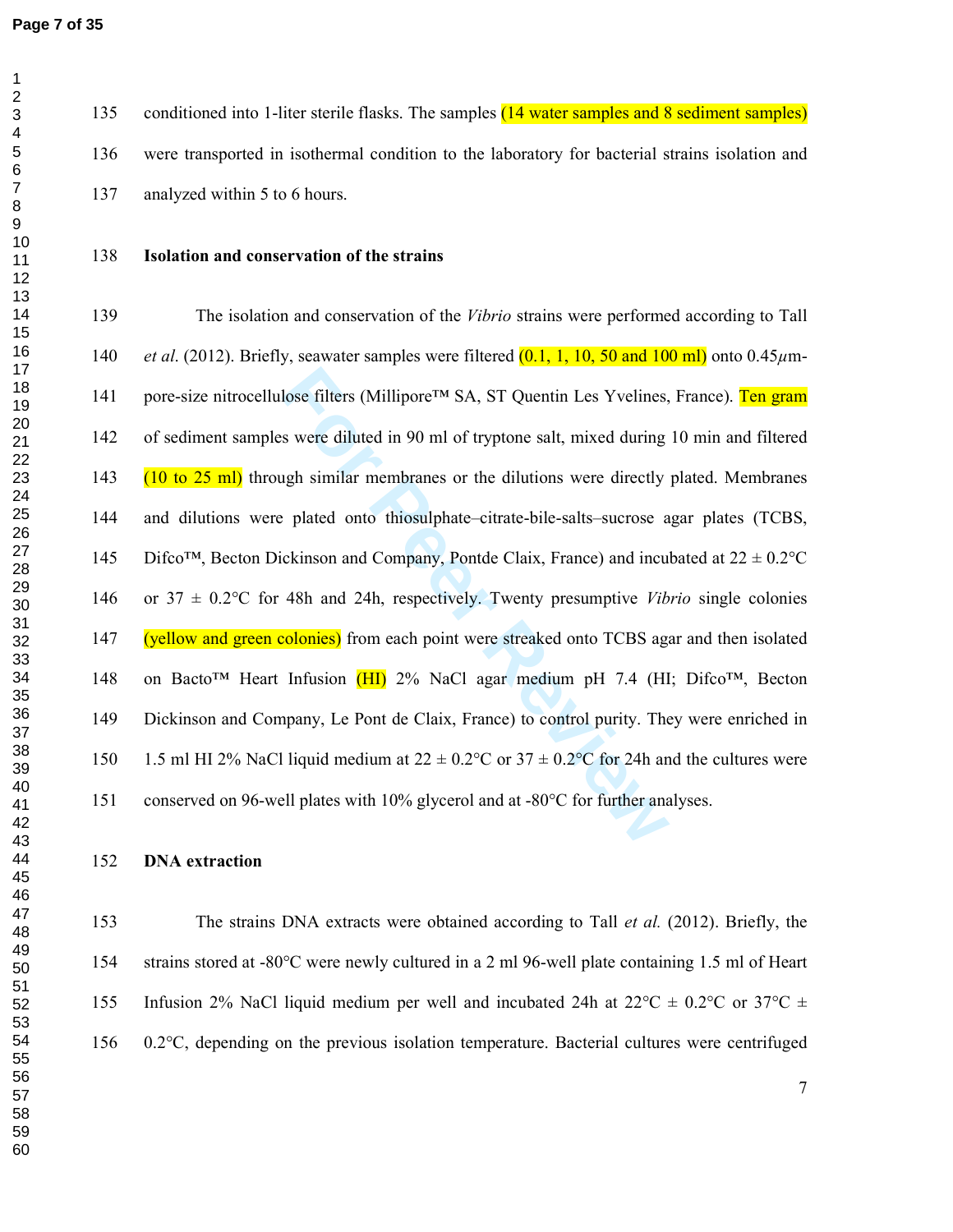157 and pellets were washed twice with sterile buffered saline at 2000 g for 10 min and suspended 158 in 100 µl of sterile distilled water and transferred in a 96-well microplate. After heating at 159 100°C for 15 min, the supernatants containing the DNA extracts were obtained by 160 centrifugation at 3500 g for 10 min. The DNA extracts were diluted to obtain a final 161 concentration of 50 ng  $\mu$ <sup>1-1</sup> and stored at -20°C until use.

#### **Identification of strains**

A extracts from presumptive *Vibrio* strains, showing phagar (yellow or green colonies), were tested by q-Picher Scientific SAS, Ilkirch Graffenstaden, France) usigion specific for the *Vibrio* genus (Thompson *et al.* 200 163 All the DNA extracts from presumptive *Vibrio* strains, showing phenotypic features of *Vibrio* on TCBS agar (yellow or green colonies), were tested by q-PCR SYBR Green 165 (Invitrogen Kit, Fischer Scientific SAS, Ilkirch Graffenstaden, France) using primers selected 166 in the *16S rRNA* region specific for the *Vibrio* genus (Thompson *et al.* 2004b). All the strains 167 identified as belonging to the genus *Vibrio* spp. were then identified at the species level, by 168 specific q-PCR concerning the 37°C-strains or by partial sequencing in the cases where the q-169 PCR could not provide identification and for the 22°C-strains. *Vibrio cholerae*, *V. vulnificus*  170 and *V. alginolyticus* were identified using SYBR Green q-PCR systems targeting the *dnaJ* 171 gene (Tall *et al.* 2012). *Vibrio harveyi* was identified using a SYBR Green q-PCR system 172 targeting the *toxR* gene (unpublished data) designed with primers previously used by Pang *et al.* (2006).

#### *pyrH* **and** *toxR* **genes amplification and sequencing**

175 The conditions of the following conventional PCR protocols were slightly modified 176 from those described previously by Chimetto *et al.* (2009) and Pascual *et al.* (2010). A region 177 of the *pyrH* gene (440 nt) was amplified by conventional PCR using the forward primer 178 pyrH80F (5'GAT CGT ATG GCT CAA GAA G3') and the reverse primer pyrH530R

 $\overline{2}$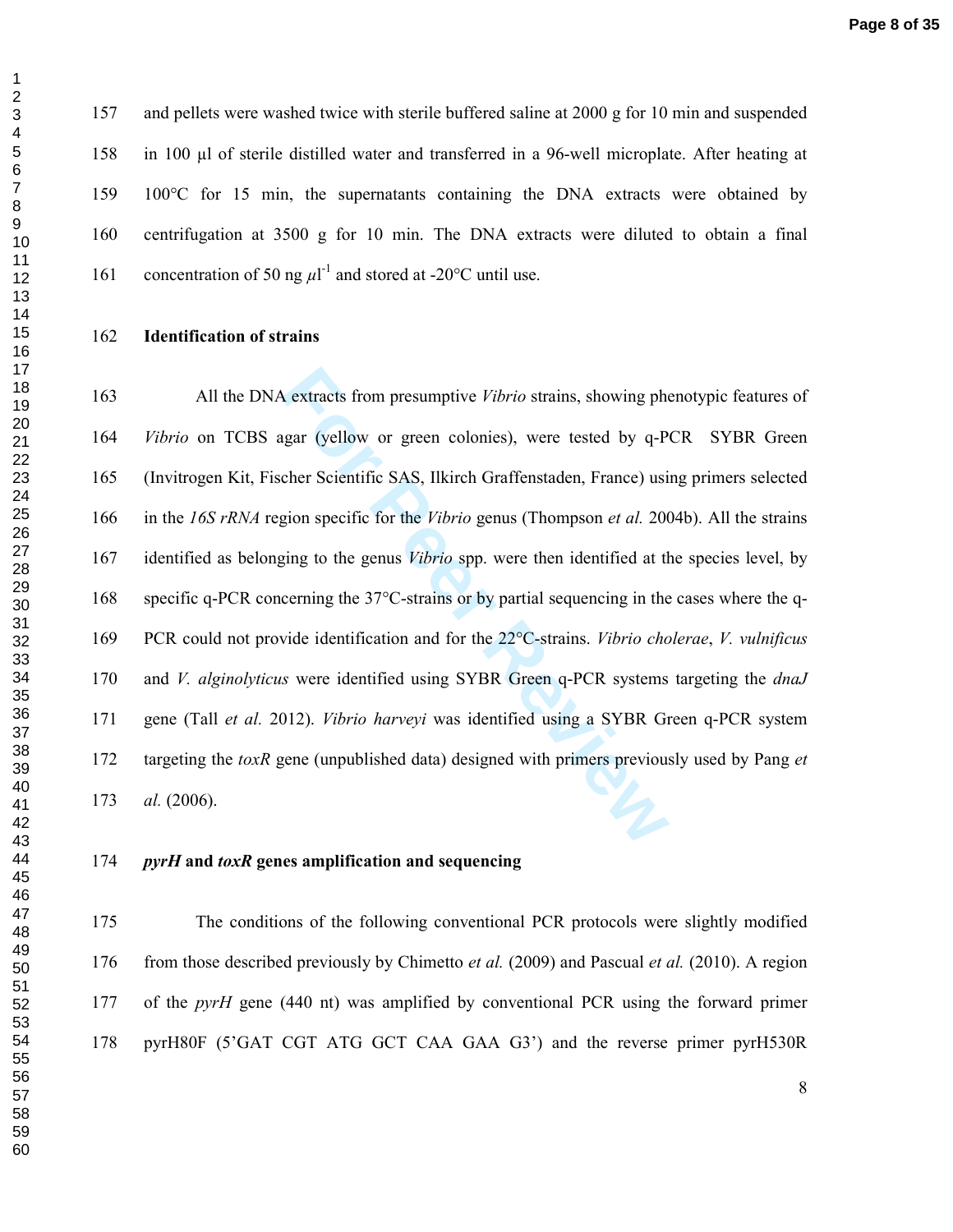$\mathbf 1$ 

| 179 | (5'TAG GCA TTT TGT GGT CAC G3') as previously described by Chimetto et al. (2009).                                   |
|-----|----------------------------------------------------------------------------------------------------------------------|
| 180 | amplification reactions contained 1 X PCR buffer, $0.2$ mmol $1^{-1}$ of each<br>The                                 |
| 181 | deoxyribonucleotide triphosphate, 2 U Taq polymerase (Roche Diagnostics, Meylan, France),                            |
| 182 | 0.48 $\mu$ mol l <sup>-1</sup> of each primer (Eurogentec, Seraing, Belgium) and 2 $\mu$ l of the template (50 ng    |
| 183 | $\mu$ <sup>[-1</sup> ] or of sterile water (negative control) in a final reaction volume of 50 $\mu$ l. The thermal  |
| 184 | program consisted of a 5 min initial denaturation step at 95°C, followed by 30 cycles at 95°C                        |
| 185 | for 1 min, $65^{\circ}$ C for 2 min 15 s and 72 $^{\circ}$ C for 1 min 15 s, and a final elongation step of 7 min at |
| 186 | 72°C. A region of the <i>toxR</i> gene (477 nt) was amplified by conventional PCR using the                          |
| 187 | forward primer toxRs (5'-GANCARGGNTTYGARGTNGAYGAYTC-3') and the reverse                                              |
| 188 | primer toxRas (5'-TTDKKTTGNCCNCYNGTVGCDATNAC-3') as previously described by                                          |
| 189 | Pascual et al. (2010). The thermal program consisted of a 5 min initial denaturation step at                         |
| 190 | 95°C, followed by 30 cycles at 95°C for 1 min, 61°C for 2 min 15 s and 72°C for 1 min 15 s,                          |
| 191 | and a final elongation step of 7 min at $72^{\circ}$ C. The quality of the amplified products was                    |
| 192 | examined after an electrophoresis on 1.5% (w/v) agarose gel (Eurobio, Courtaboeuf, France)                           |
| 193 | with 500 $\mu$ g ml <sup>-1</sup> ethidium bromide (SIGMA-ALDRICH®, Saint-Quentin Fallavier, France)                 |
| 194 | staining in 1X Tris-Borate-EDTA (TBE) electrophoresis buffer (SIGMA-ALDRICH®, Saint-                                 |
| 195 | Quentin Fallavier, France). The PCR products were then sent to the genomic platform of                               |
| 196 | Biogenouest® (Station Biologique de Roscoff, Roscoff, France, www.sb-roscoff.fr) for                                 |
| 197 | purification and double strand sequencing. The fragments purified with the illustra™ ExoStar                         |
| 198 | 1-Step (Dominique DUTSCHER SAS, Brumath, France) were used directly for DNA                                          |
| 199 | sequencing with the dideoxy chain termination method (BigDye® terminator cycle sequencing                            |
| 200 | kit v3.1, Applied Biosystems, Life Technologies, Carlsbad, CA, USA) using the above                                  |
| 201 | mentioned pyrH or toxR primers. The reaction products were analyzed with the ABI Sequence                            |
| 202 | Scanner version 1.0 (Applied Biosystems, Life Technologies, Carlsbad, CA, USA).                                      |
|     |                                                                                                                      |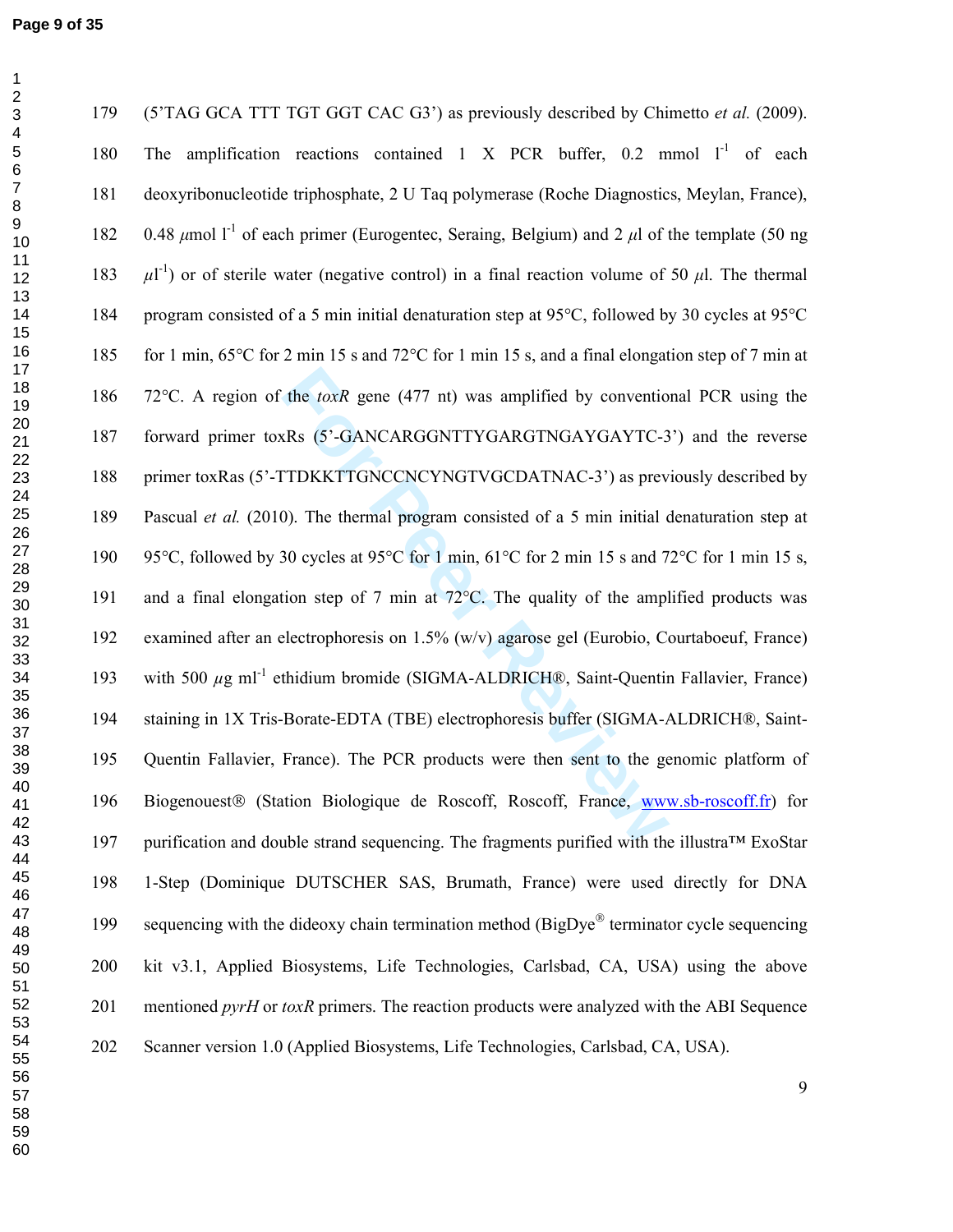#### **Phylogenetic analysis**

For Phylogenetic constructions of both genes were<br>**FORMAL SET ASSET ASSET ASSET ASSET ASSET ASSET ASSET ASSET ASSET ASSET ASSET ASSET ASSET ASSET ASSET AND AND AND ASSET AND ARE ASSET AND AND ASSET AND AND ANDEL STORY AND** 204 Sequence nucleotide alignments were first revised visually to identify positions with 205 uncertain results, mainly at the 3' and 5' ends of the sequences, to be corrected or omitted for 206 further analyses. Multiple sequence alignments were obtained using CLUSTALX (Thompson *et al.* 1997) with the Bioedit v7.0.9.0. software (Hall 1999), taking into account the 208 corresponding amino acid alignment for protein-coding genes with the Seaview4 software 209 (Gouy *et al.* 2010). The phylogenetic constructions of both genes were inferred using the 210 Neighbor-Joining (NJ) method (Saitou and Nei 1987) using Kimura-2-parameters distance 211 estimations (Kimura 1980) and conducted with the MEGA 5 software (Tamura *et al.* 2011). 212 The maximum intraspecies and interspecies distances were determined through distance 213 matrix computed with the Kimura 2-parameter model which involved 105 sequences for *pyrH* 214 and 71 sequences for *toxR*. No gap or missing data were observed for any of the *pyrH* 215 sequences. All positions containing alignment gaps and missing data were eliminated by 216 pairwise deletions for *toxR* gene. Clades were drawn based on a bootstrap analysis with the 217 FigTree v1.3.1 program. The sequences from the strains isolated in this study were aligned 218 with a wide range of *pyrH* and *toxR* sequences from reference or type strains of *Vibrio* species 219 available on GenBank/EMBL, TAXVIBRIO (Thompson *et al.* 2009b) and StrainInfo 220 websites (Dawyndt *et al.* 2005). These sequence data have been submitted to the GenBank 221 database under accession No. JX401575 - JX401899 and No. JX401900 - JX401924 for *pyrH* 222 and *toxR*, respectively.

**Statistical and diversity analyses** 

 224 Rarefaction curves were calculated in order to evaluate the representativeness of the 225 number of colonies isolated per point, to picture the culturable *Vibrio* diversity at 22°C and

 $\mathbf 1$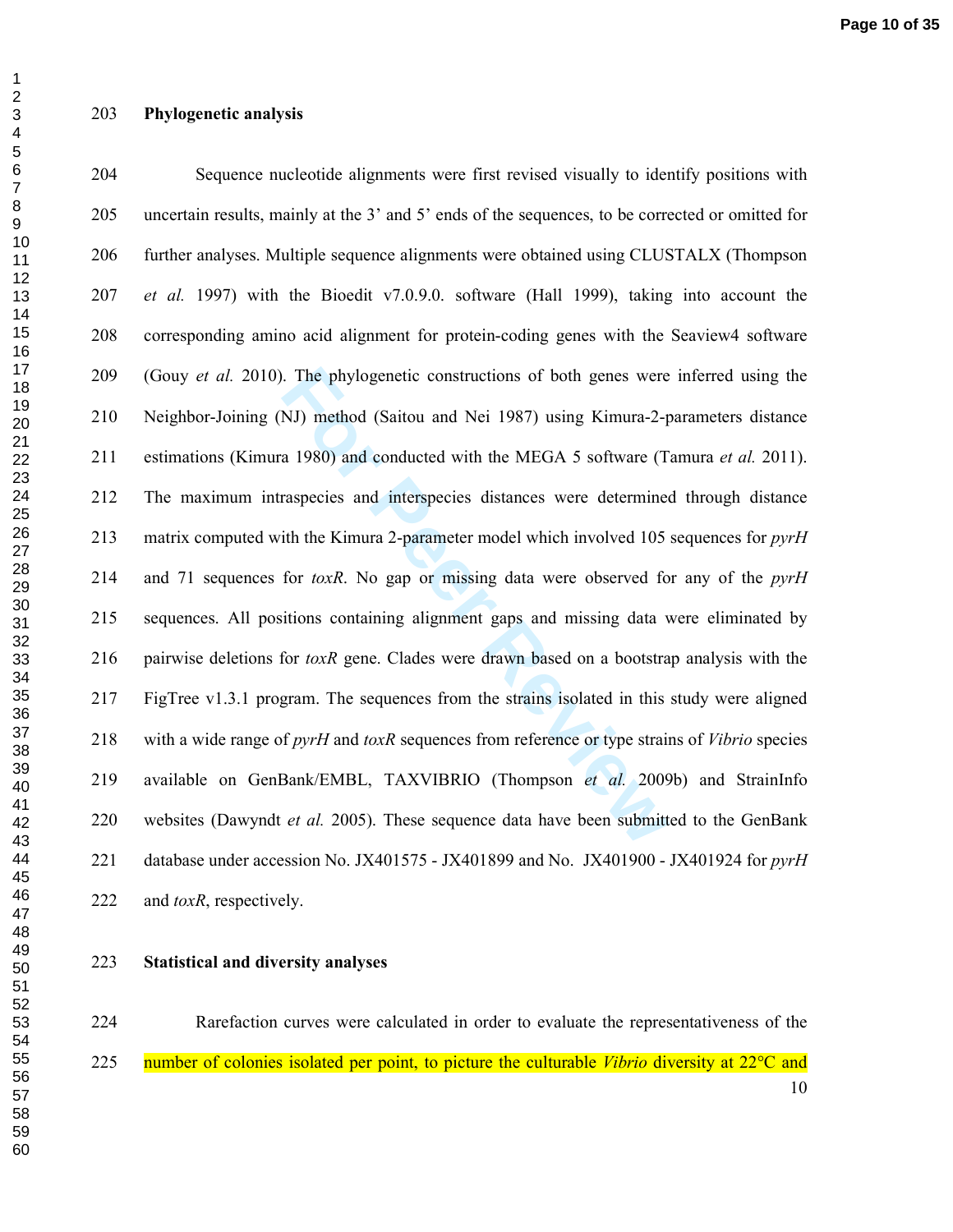$226 \frac{37^{\circ}C}{27^{\circ}C}$ . A good representativeness is characterized when a plateau is reached, meaning that no 227 increase in the number of species was detected when isolating more colonies. These analyses 228 were performed using the PAST v1.68 software (Hammer *et al.* 2001).

**Results** 

**Diversity of** *Vibrio* **spp. revealed by sequencing** 

spp. revealed by sequencing<br>
ed and fifteen strains were isolated at 22 $^{\circ}$ C and they we<br> *Forio* genus by q-PCR identification. Among the strain<br>
well identified through the partial sequencing of p<br> *Fibrio* species (F 232 Three hundred and fifteen strains were isolated at 22°C and they were all confirmed as 233 belonging to the *Vibrio* genus by q-PCR identification. Among the strains isolated at 22°C, 234 291 (92.3%) were well identified through the partial sequencing of *pyrH* and could be 235 assigned to twenty *Vibrio* species (Fig. 2). *Vibrio celticus* was the most frequently detected *Vibrio* species, with *V. atlanticus* and *V. chagasii* (36.8%, 14% and 10.7% of the strains, 237 respectively) (Fig. 3B). *Vibrio crassostreae*, *V. kanaloae*, *V. cyclitrophicus*, *V. splendidus*, *V. rotiferianus*, *V. harveyi* and *V. fischeri* species represented 2.2% to 6% of the strains, with 239 more than ten strains per cluster (Fig. 3B). Among the 24 non-identified strains after *pyrH* 240 partial sequencing, one strain (W2 3G12 – GenBank accession number JX401717 and 241 JX401908 for *pyrH* and *toxR*, respectively) showed 94% *pyrH* sequence similarity with *Vibrio* 242 L2 sp. nov. strain R-77 (Chimetto *et al.* 2009). The *toxR* partial sequencing for this strain 243 showed 98% sequence similarity with *V. cyclitrophicus* LMG 21580. The partial sequencing 244 of *pyrH* and *toxR* did not allow the identification at the species level of the remaining 23 245 strains (7.3% of the total strains). These 23 strains were distributed among 9 groups showing 246 different percentages of *pyrH* sequence similarity (85-95%) with known *Vibrio* species (Table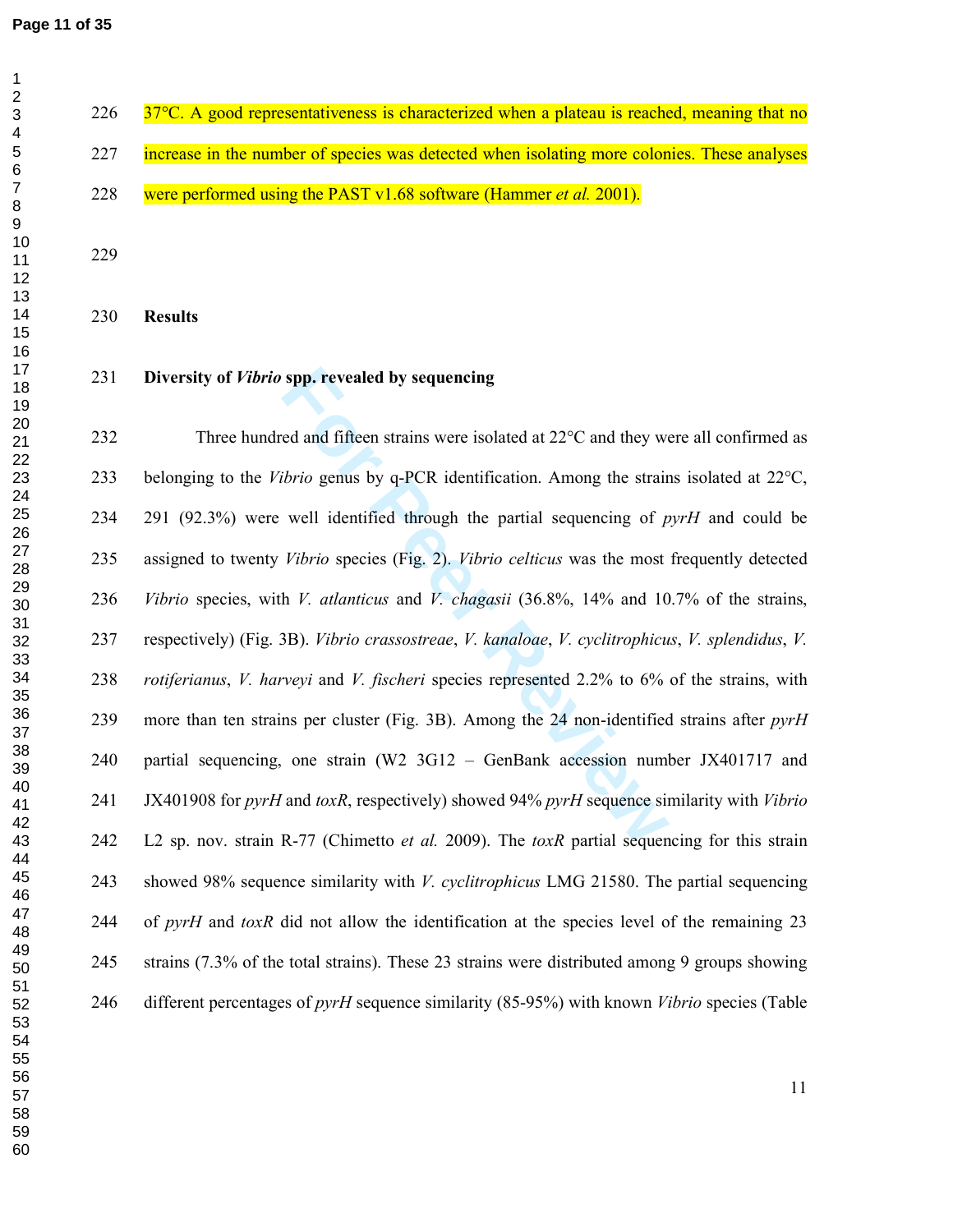247 1). The majority of those strains were related to the Splendidus group (7 strains) and to the 248 Photobacterium group (12 strains).

## **Compared culturable** *Vibrio* **spp. diversity, 37°C versus 22°C**

**Examplementary materials Fig. S1**). Eight strains remaine<br>ing of *pyrH*. The phylogenetic construction on the bas<br>ains to the *V. campbelli* species and a single strain<br>see in supplementary materials Fig. S2). Thus, twen 250 After the q-PCR assays, only ten of the 37°C strains (n=356) remained not identified. 251 The partial sequencing of *pyrH* gene led to the assignment of 2 strains to the *V. parahaemolyticus* species (97-100% sequence similarities with *V. parahaemolyticus pyrH* 253 sequences) (see in supplementary materials Fig. S1). Eight strains remained non-identified by 254 the partial sequencing of *pyrH*. The phylogenetic construction on the basis of the *toxR* gene 255 led to assign 7 strains to the *V. campbelli* species and a single strain (10G9) to the *V. communis* species (see in supplementary materials Fig. S2). Thus, twenty three species were 257 detected among the 22°C- and 37°C- strains (20 species at 22°C, 6 species at 37°C and 3 258 species in common). The analysis of the spatial distribution of the strains, performed on the 259 phylogenetic trees obtained at  $22^{\circ}$ C and according to the origin of isolation (seawater or 260 surface sediments, Transect 1 or Transect 2), revealed that the species were not specifically 261 allocated to any of the compartments (seawater or sediment, data not shown). The diversity 262 observed at 22°C and 37°C revealed that, if *V. alginolyticus* was predominant among the 263 strains isolated at 37 $\degree$ C (85.9%), it became a minor species at 22 $\degree$ C, and represented only 264 1.3% of the strains (Fig. 3A and B). Moreover, the number of *Vibrio* species isolated at 22°C 265 (20 species) was higher than at 37°C (5 species). Rarefaction curves for the different sampling 266 points according to the number of species detected were calculated for the two transects and 267 for the two temperatures of isolation (Fig. 4). The estimates of species numbers indicated that 268 the sampling effort performed in this study (20 colonies per point) contributed to a good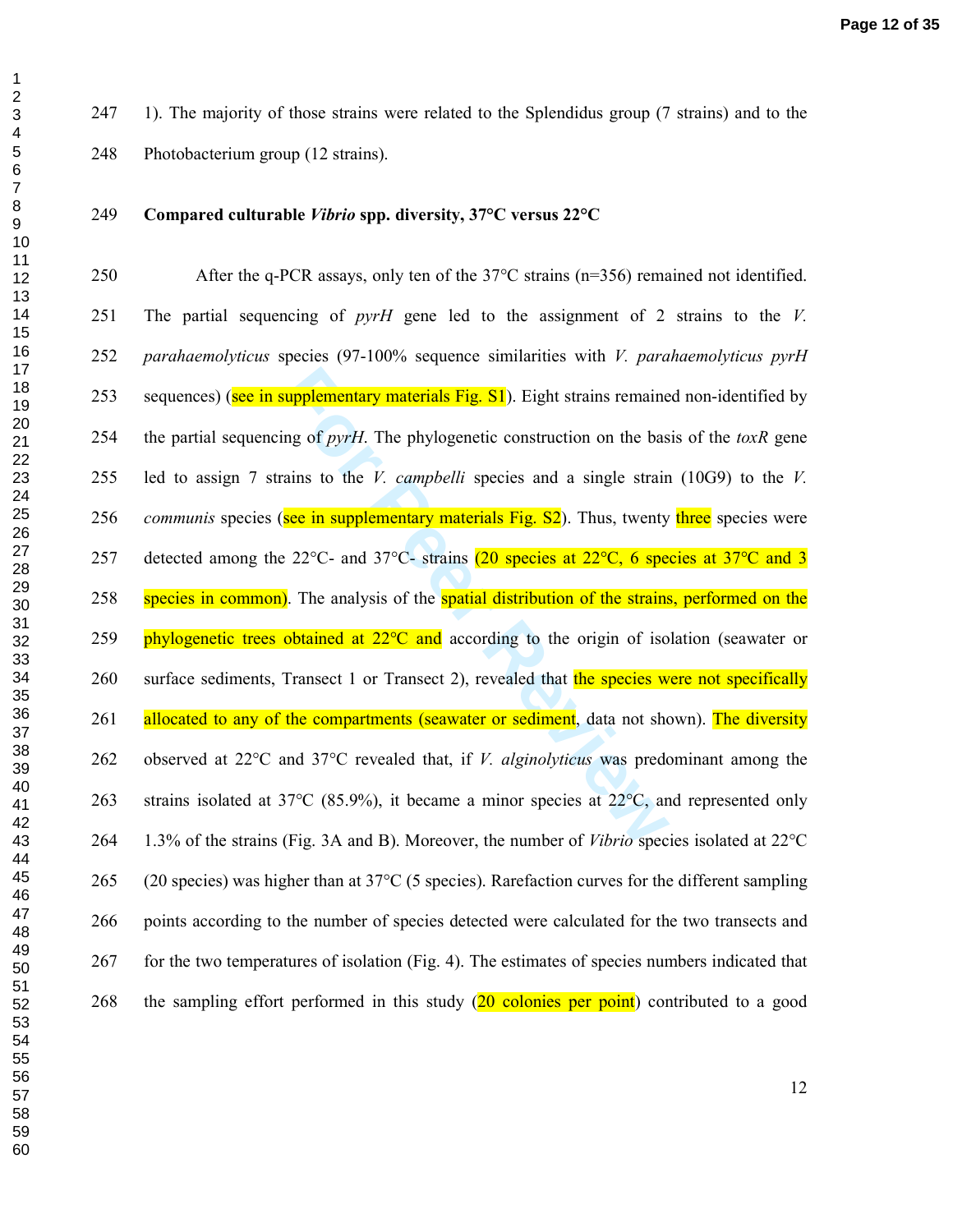269 picture of the culturable *Vibrio* diversity at 37°C but to an underestimation of the culturable *Vibrio* diversity at 22°C.

## **Discussion**

**For all EVALUATE CONSERVALUATE CONSERVALUATE V** at 22<sup>o</sup>C was underestimated at this temperature, analyses, and suggesting that more bacterial colonies per point at least) to better represent the diversity and  $\overline{R}$  a 272 The objective to determine the culturable *Vibrio* diversity at 37°C (potential human 273 pathogens) but also at 22°C (potential animal pathogens), was reached by combining q-PCR 274 assays and the partial sequencing of *pyrH* and *toxR* genes. Moreover, rarefaction analyses 275 showed that the diversity of culturable *Vibrio* at 37°C was well represented. However, the 276 culturable diversity at  $22^{\circ}$ C was underestimated at this temperature, according to the **rarefaction curves analyses, and suggesting that more bacterial colonies should be isolated** 278 (above 40 colonies per point at least) to better represent the diversity at this temperature. 279 Consequently, q-PCR assays were not adapted for the identification of the  $22^{\circ}$ C strains, the 280 dominant species at 37°C (*V. alginolyticus* and *V. harveyi*) and the potential human pathogens 281 being under- or not represented at 22°C. The sequencing of *pyrH* and *toxR* were more suitable 282 approaches for the determination of the 22°C culturable *Vibrio* diversity.

 283 The *pyrH* threshold of at least 94% sequence similarity for strains of the same species 284 (Thompson *et al.* 2005) could lead, in some cases, to misidentifications in *Vibrio* groups as it 285 was previously noticed by Pascual *et al.* (2010). These authors showed that the taxonomic 286 resolution of *pyrH* was lower for some of the species of the Harveyi group, such as *V. campbellii* and *V. rotiferianus*, since they formed a polyphyletic group. In our study, the *pyrH* 288 range of intraspecific and interspecific sequence similarities for the **Harveyi group** was 289 91.9%-100% and 81.3%-100%, respectively. This species delineation for the *pyrH* gene was 290 determined through the analysis of 105 *Vibrio* sequences, from reference and environmental 291 strains, of the Harveyi group. It revealed a low discriminatory level between the species *V.*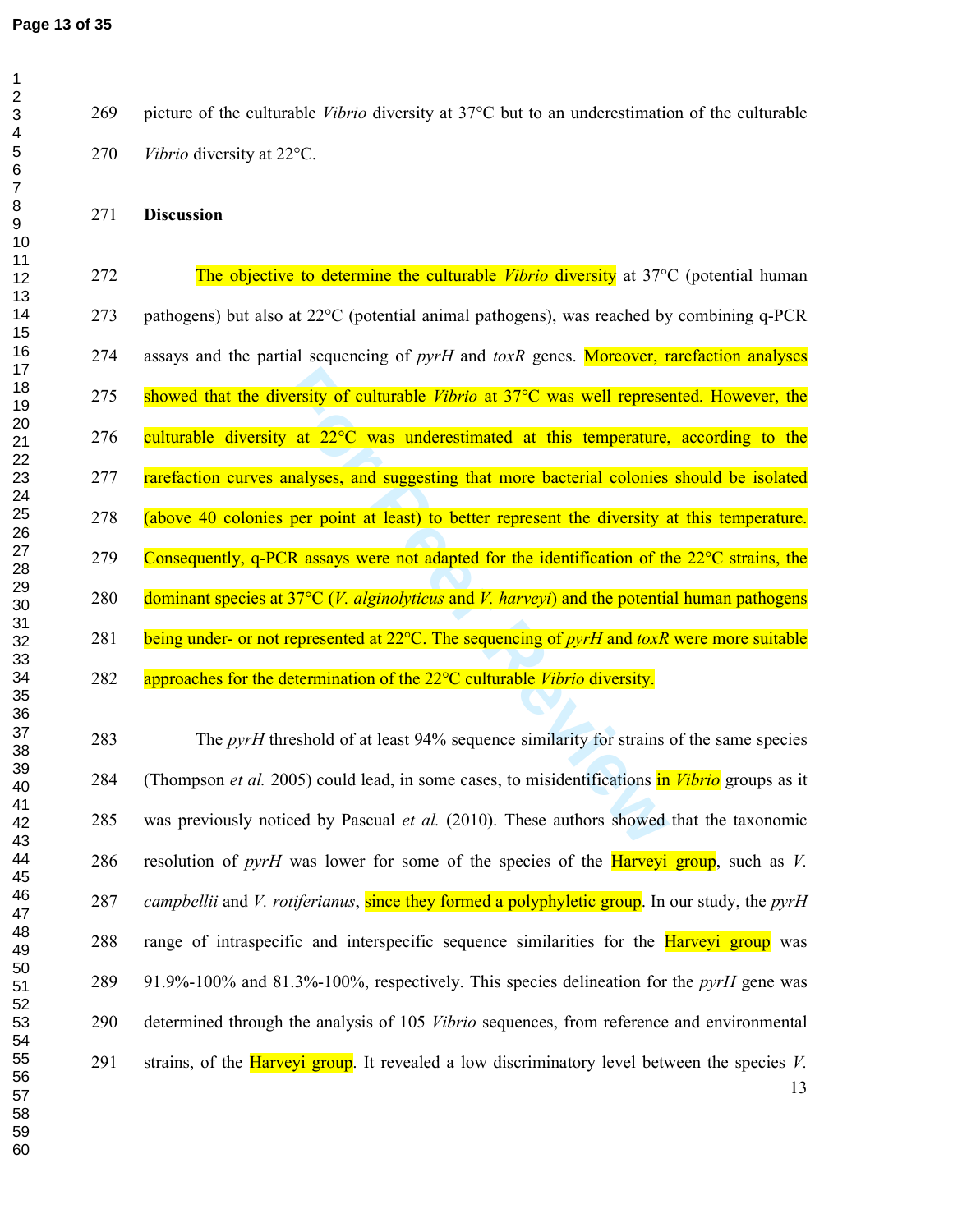$\mathbf 1$  $\overline{2}$ 

is the maximum interspecies (31%-70.2%) and the mi<br>
100%). In this phylogenetic analysis, the position of the 1<br>
10496) within the *V*. *campbelli* group would suggest tha<br>
10496) within the *V*. *campbelli* group would su *campbelli* and *V. rotiferianus* but also with the species *V. harveyi, V. communis* and *V. owensii* (up to 100% interspecific sequence similarities). Recently, Hoffmann *et al.* (2011) 294 pointed *Vibrio* species misidentification within the Harveyi clade, particularly for *V. communis* and *V. owensii* which would belong to the same species. The second gene selected 296 for partial sequencing, the *toxR* gene, led to overcome the limit of *pyrH* observed within the 297 Harveyi group. Indeed, the partial sequencing of the *toxR* gene for the 8 remaining non-298 identified strains isolated at 37°C, showed a better taxonomic resolution, as confirmed by the 299 gap observed between the maximum interspecies (31%-70.2%) and the minimum intraspecies 300 distances (77.4%-100%). In this phylogenetic analysis, the position of the *V. communis* strains 301 (LMG 25430 = R40496) within the *V. campbelli* group would suggest that *V. communis* and *V. campbelli* belong to the same species and thus, this raises doubts about the identification of 303 the 10G9 strain as *V. communis*. Even if previously described as the best phylogenetic marker, 304 the *toxR* gene did not allow the identification of 23 of the 24 non-identified strains within the 305 22°C *pyrH* phylogenetic tree. This could probably be explained by the lack of available *Vibrio* species sequences in the genomic banks for the *toxR* gene, which is still used seldomly 307 as an identification tool for *Vibrio*. Another hypothesis is the presence of novel species among 308 the non-identified strains since sequence similarities were recorded below the minimum 309 intraspecies similarities of the known species. Other targets could be selected to confirm this 310 hypothesis. For example, the *rpoD* gene which proved to be a better phylogenetic marker than *pyrH* (Pascual *et al.* 2010) and which was already used to describe novel species (Le Roux *et al.* 2005; Dieguez *et al.* 2011). Indeed, the relatedness of many *Vibrio* species led authors to 313 find numerous phylogenetic markers to better discriminate closely related species (Thompson *et al.* 2007; Thompson *et al.* 2008)*.*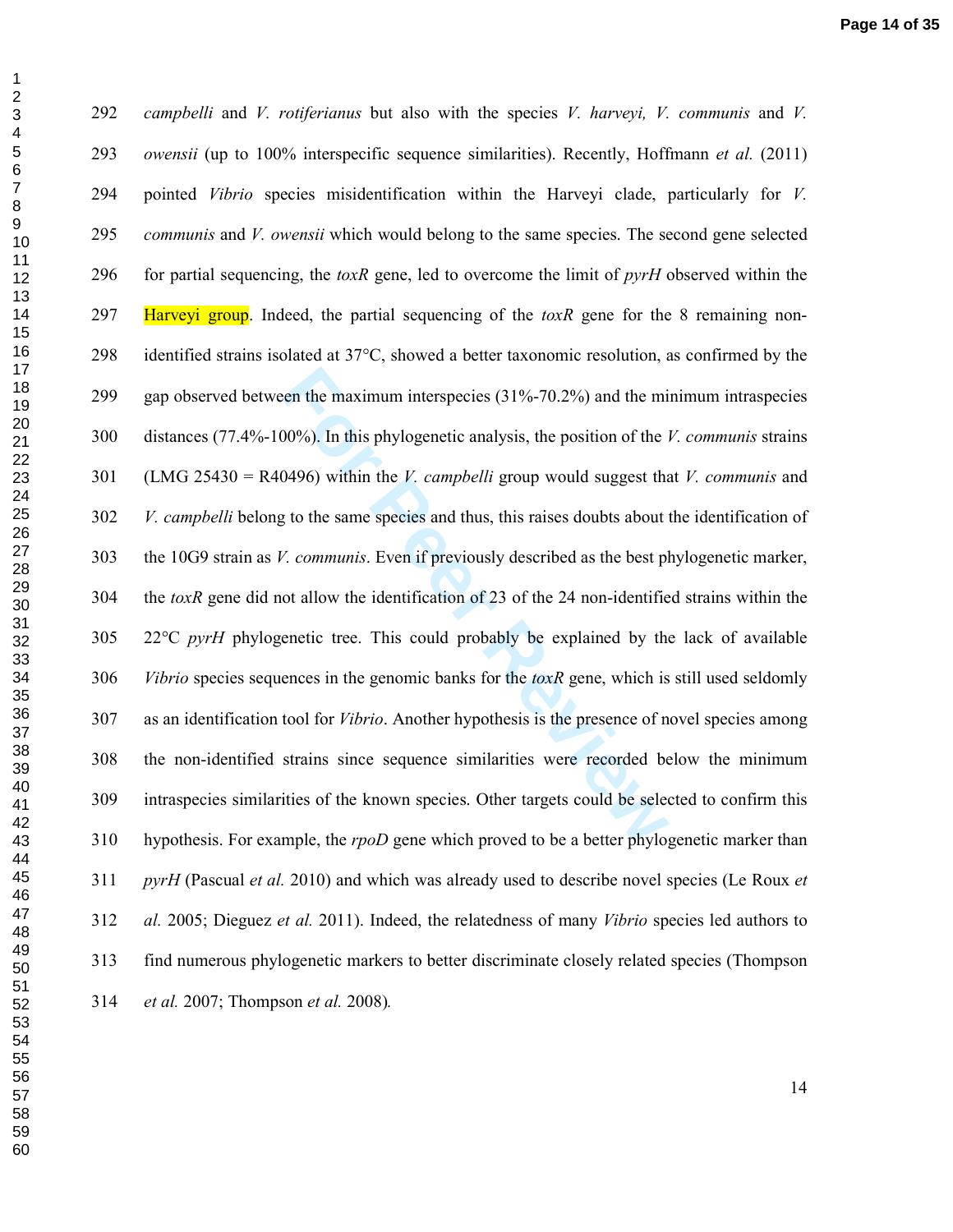| 315 | During this past decade, the multilocus sequences analysis (MLSA) raised the question                     |
|-----|-----------------------------------------------------------------------------------------------------------|
| 316 | of the notion of species or groups of species within the <i>Vibrio</i> genus (Sawabe et al. 2007;         |
| 317 | Thompson et al. 2007; Thompson et al. 2009a; Pascual et al. 2010). Thus, Sawabe et al.                    |
| 318 | (2007) described 14 groups or clades with MLSA and other phylogenetic and genetic markers                 |
| 319 | (DNA-DNA hybridization, GC%, Amino Acid Identity, Phi test, radiation time and Habitat):                  |
| 320 | the groups Anguillarum, Cholerae, Coralliilyticus, Diazotrophicus, Gazogenes, Fischeri,                   |
| 321 | Halioticoli, Harveyi, Nereis, Nigripulchritudo, Orientalis, Scopthalmi, Splendidus and                    |
| 322 | Vulnificus. Considering the taxonomic clustering applied to the 22 species identified in this             |
| 323 | study, the Splendidus group, including Vibrio celticus, V. crassostreae, V. chagasii, V.                  |
| 324 | cyclitrophicus, V. gallaecicus, V. gigantis, V. kanaloae, V. lentus, V. pomeroyi, V. splendidus           |
| 325 | and V. tasmaniensis species, constituted the main group of the culturable Vibrio detected at              |
| 326 | $22^{\circ}$ C (80% of the strains). It is also the dominant group of <i>Vibrio</i> in the coastal marine |
| 327 | seawater, sediments (Sobecky et al. 1998; Urakawa et al. 1999; Urakawa et al. 2000; Radjasa               |
| 328 | et al. 2001) and bivalve molluscs (Le Roux and Austin 2006) worldwide. It comprises the                   |
| 329 | highest number of species (above 10) with some pathogenic members for fish, bivalve                       |
| 330 | mollusks or crustaceans (Beaz-Hidalgo et al. 2010). Vibrio celticus, the main species isolated            |
| 331 | in this study at $22^{\circ}$ C (36.8%), and <i>V. atlanticus</i> , (14%), were previously described as   |
| 332 | potentially pathogenic for clams (Beaz-Hidalgo et al. 2010; Dieguez et al. 2011). The third               |
| 333 | main species detected, <i>V. chagasii</i> (10.7%), has been isolated from fish larvae, rotifer and        |
| 334 | seawater (Thompson et al. 2003). The Harveyi group, including Vibrio alginolyticus, V.                    |
| 335 | campabllii, V. harveyi, V. natriegens, V. parahaemolyticus, and V. rotiferianus, represented              |
| 336 | the main group at $37^{\circ}$ C (99.5% of the strains), the Cholera group being the second one.          |
| 337 | Among the $37^{\circ}$ C strains, the predominance of <i>V. alginolyticus</i> in the area is consistent   |
|     |                                                                                                           |
| 338 | with previous studies performed in Northern European waters (Hervio-Heath et al. 2002;                    |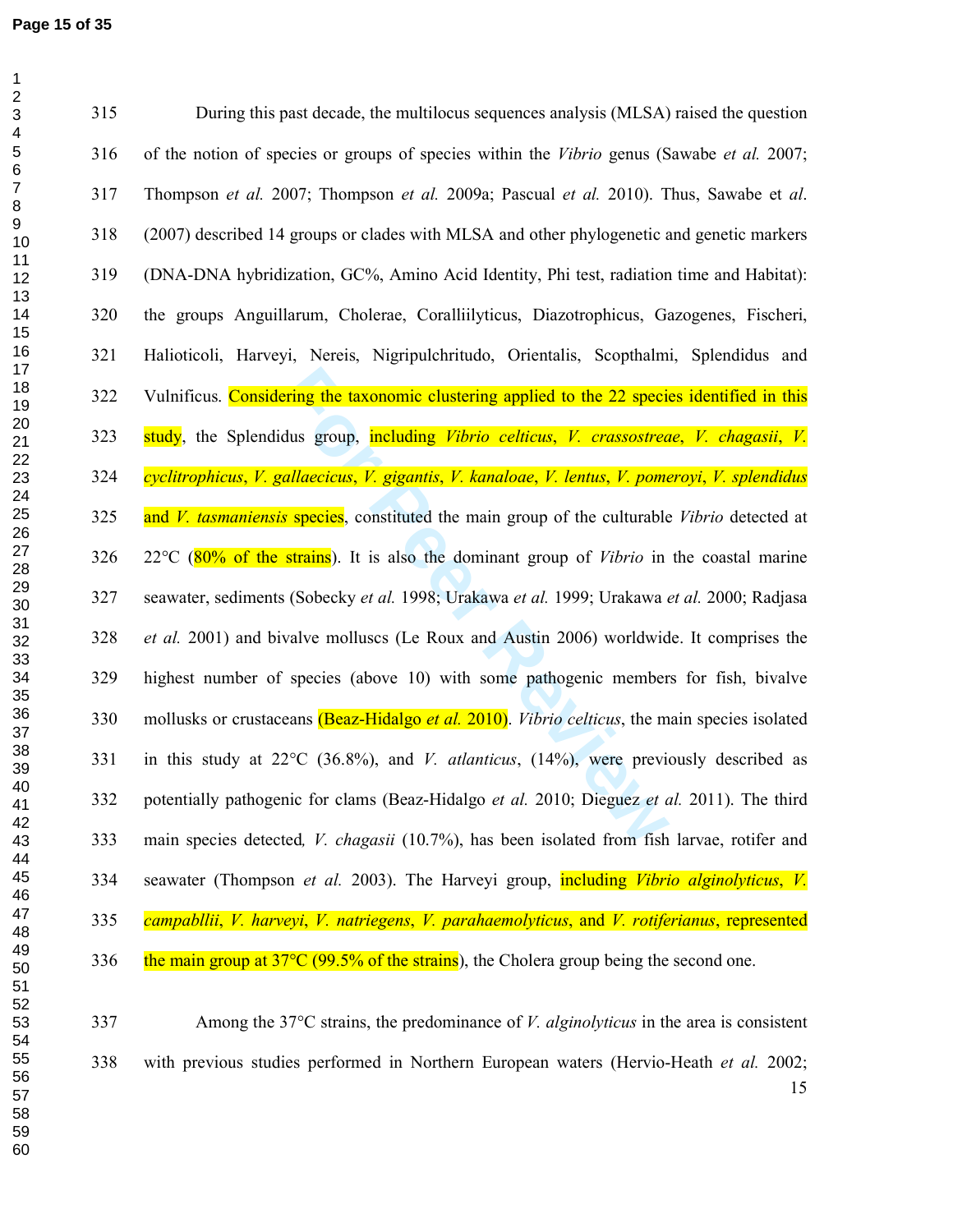*For Exerce 1. 2008*; Harriague *et al.* 2008; I<br>oreover, it has been also associated with mortalities in a<br>i *et al.* 2008). Unlike others studies, the second main<br>This species is a luminescent bacterium associated w<br>and 339 Oberbeckmann *et al.* 2010). This species is considered as an opportunistic pathogen, rarely 340 involved in human infections and not at the origin of severe cases. The clinical cases 341 associated with *V. alginolyticus* are very rare and if any, the virulence factors triggering the 342 illnesses are not clearly established for this species yet (Tantillo *et al.* 2004; Schets *et al.* 343 2006; Campanelli *et al.* 2008). *V. alginolyticus* is part of the natural microflora of marine 344 organisms but it could constitute a threat as this species has been reported in diseased corals, 345 fishes, crustaceans and bivalves mollusks (Balebona *et al.* 1998; Kumar *et al.* 2007; Wang *et al.* 2007; Yan *et al.* 2007; Cervino *et al.* 2008; Harriague *et al.* 2008; Lafisca *et al.* 2008; 347 Austin B. 2010). Moreover, it has been also associated with mortalities in aquaculture (Darbas *et al.* 1992; Snoussi *et al.* 2008). Unlike others studies, the second main species detected at 349 37°C is *V. harveyi*. This species is a luminescent bacterium associated with surface tissues, 350 luminescent organs and digestive system of numerous marine organisms (Liu and Lee 1999). 351 It was also associated with shrimp and fish mortalities (Alvarez *et al.* 1998; Liu and Lee 1999; 352 Zhang and Austin 2000; Austin and Zhang 2006).

 353 The comparison of the relative proportion of species between the two isolation 354 temperatures showed that the potentially human pathogenic *Vibrio* detected at 37°C 355 represented a very small fraction of the culturable diversity observed at 22°C. As an 356 illustration, *V. alginolyticus*, representing 86% of the strains isolated in September 2009 at  $357 \frac{37^{\circ}C}{27^{\circ}C}$ , represented only 1.3% of the strains isolated at 22 $^{\circ}C$ . In a perspective to better evaluate 358 the environmental risk linked to the presence of human and animal pathogenic vibrios, the 359 simultaneous isolation at two temperatures could improve the understanding of the dynamics 360 of their diversity and their ecology. Moreover, the dominance of pathogenic species for 361 marine organisms belonging mainly to the Splendidus group, raised the interest to explore the 362 presence and the expression of virulence markers among these species. The determination of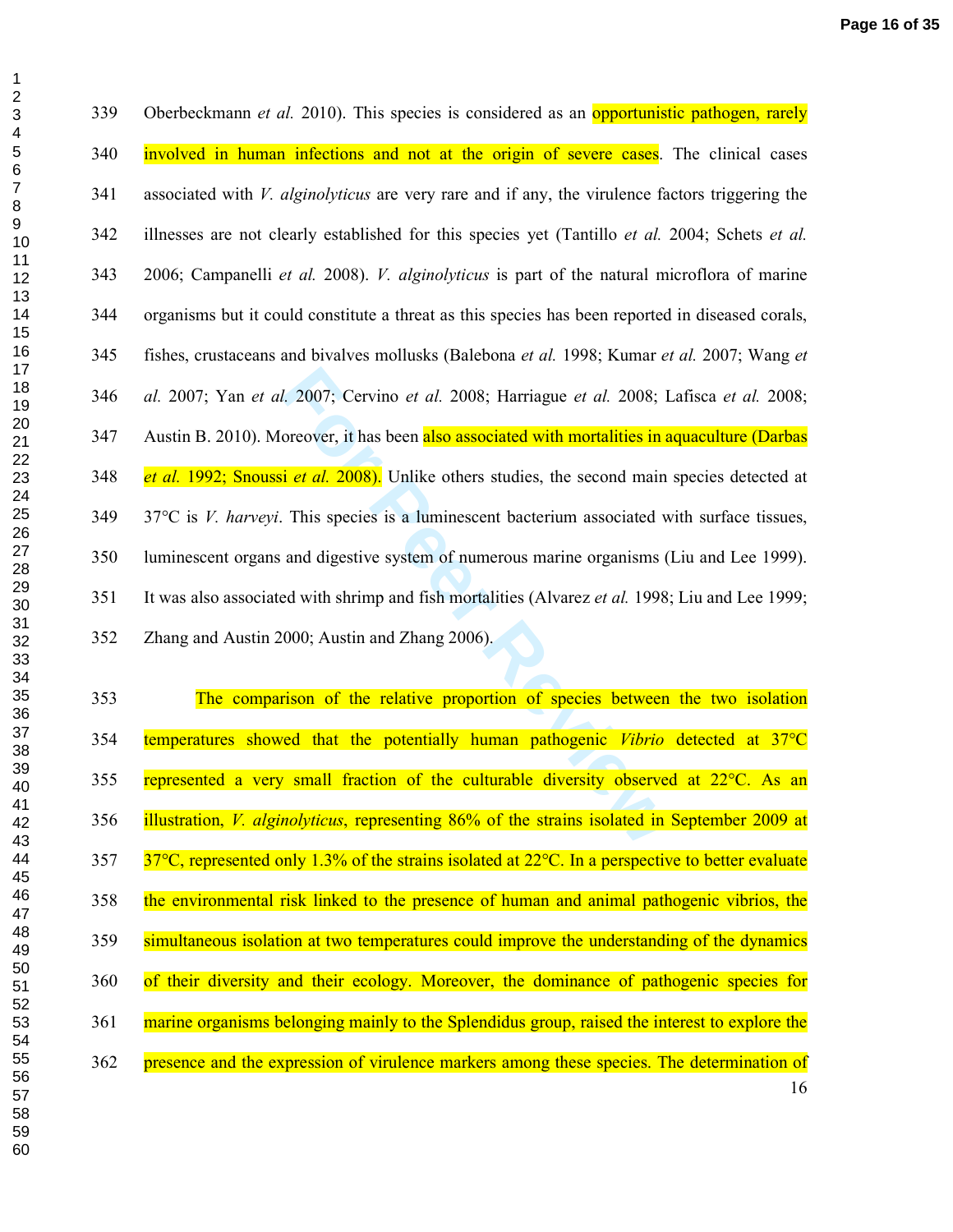363 the environmental features associated with the analysis of the virulence genes distribution of 364 these species could improve the risk assessment for aquaculture industries (Cano-Gomez A. *et al.* 2009).

*brio* population isolated at both temperatures. Moreovessary to study pathogenicity mechanisms and simply es. In a context of a routine monitoring and in the potential risk of *Vibrio* for the marine organisms and tempera 366 In this study, *pyrH* and *toxR* genes proved to be appropriate targets for the screening of 367 the culturable *Vibrio* diversity in the environment, particularly for the strains isolated at 22°C. 368 In addition, the diversity analysis allowed picturing part of the potentially human pathogens 369 among the total *Vibrio* population isolated at both temperatures. Moreover, the isolation of 370 strains remains necessary to study pathogenicity mechanisms and simply the opportunity to 371 identify new species. In a context of a routine monitoring and in the perspective of the 372 evaluation of the potential risk of *Vibrio* for the marine organisms and for humans, the 373 isolation at two temperatures could constitute a relevant transition step before the 374 development of reliable direct detection and quantification methods of pathogenic *Vibrio* 375 species in environmental samples.

#### **Acknowledgments**

377 This work was funded by the Vibrio Manche program of EDF R&D, the French Institute of 378 research on marine exploration (Ifremer) and Eurofins IPL Nord. We would like to thank Dr 379 Jean Louis Nicolas (Ifremer), Dr Marie-Anne Cambon-Bonavita (Ifremer) and Valérie Cueff-380 Gauchard (Ifremer) for providing *Vibrio* strains useful for this study. We also would like to 381 thank Edith Delesmont (Eurofins IPL Nord), Olivier Mabille (EDF R&D), Lamine Barbach 382 (EDF R&D), Joffrey Cholet, Margot Legoff, David Richard (Ifremer), and Gérard Morel 383 (EDF R&D) for technical assistance. Finally, we would like to thanks Alexandre Cebeillac 384 (Ifremer) for his assistance for the Fig. 1 (map of the study area). We are most grateful to the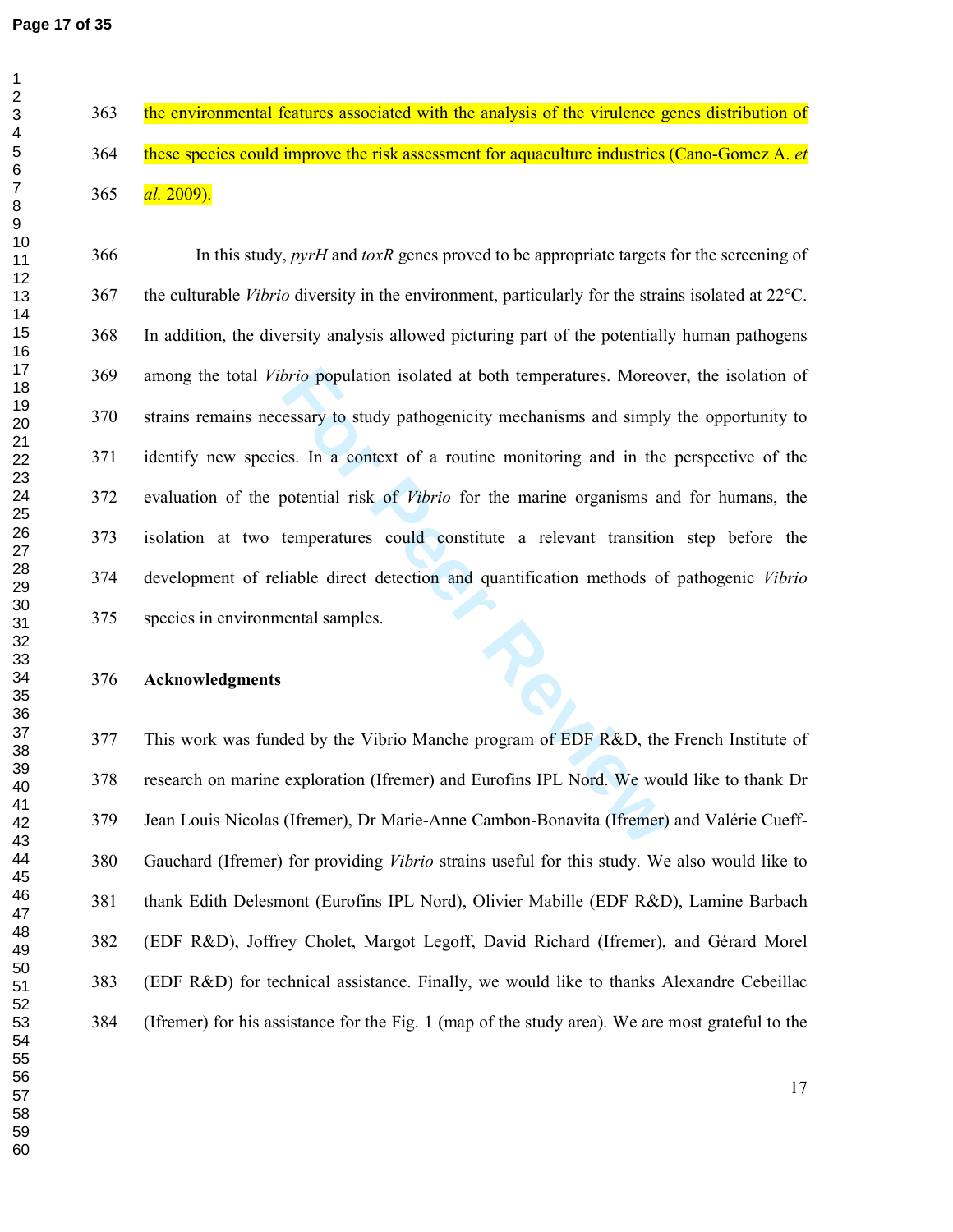| Biogenouest® Genomics core facility and to the ABiMS® bioinformatic core facility for their       |
|---------------------------------------------------------------------------------------------------|
| technical support.                                                                                |
| <b>References</b>                                                                                 |
| Alonso-Saez, L., Balague, V., Sa, E.L., Sanchez, O., Gonzalez, J.M., Pinhassi, J., Massana,       |
| R., Pernthaler, J., Pedros-Alio, C. and Gasol, J.M. (2007) Seasonality in bacterial               |
| diversity in north-west Mediterranean coastal waters: assessment through clone                    |
| libraries, fingerprinting and FISH. Fems Microbiol Ecol 60, 98-112.                               |
| Alvarez, J.D., Austin, B., Alvarez, A.M. and Reyes, H. (1998) Vibrio harveyi: a pathogen of       |
| <i>penaeid</i> shrimps and fish in Venezuela. <i>J Fish Dis</i> 21, 313-316.                      |
|                                                                                                   |
| Alves, N., Jr., Maia Neto, O.S., Silva, B.S.O., de Moura, R.L., Francini-Filho, R.B., Barreira e  |
| Castro, C., Paranhos, R., Bitner-Mathe, B.C., Kruger, R.H., Vicente, A.C.P.,                      |
| Thompson, C.C. and Thompson, F.L. (2010) Diversity and pathogenic potential of                    |
| vibrios isolated from Abrolhos Bank corals. Environ Microbiol Rep 2, 90-95.                       |
| Austin, B. (2010) Vibrios as causal agents of zoonoses. Vet Microbiol 140, 310-317.               |
| Austin, B. and Zhang, X.H. (2006) Vibrio harveyi: a significant pathogen of marine                |
| vertebrates and invertebrates. Lett Appl Microbiol 43, 119-124.                                   |
| Baker-Austin, C., Stockley, L., Rangdale, R. and Martinez-Urtaza, J. (2010) Environmental         |
| occurrence and clinical impact of <i>Vibrio vulnificus</i> and <i>Vibrio parahaemolyticus</i> : a |
| European perspective. Environ Microbiol Rep 2, 7-18.                                              |
| 18                                                                                                |
|                                                                                                   |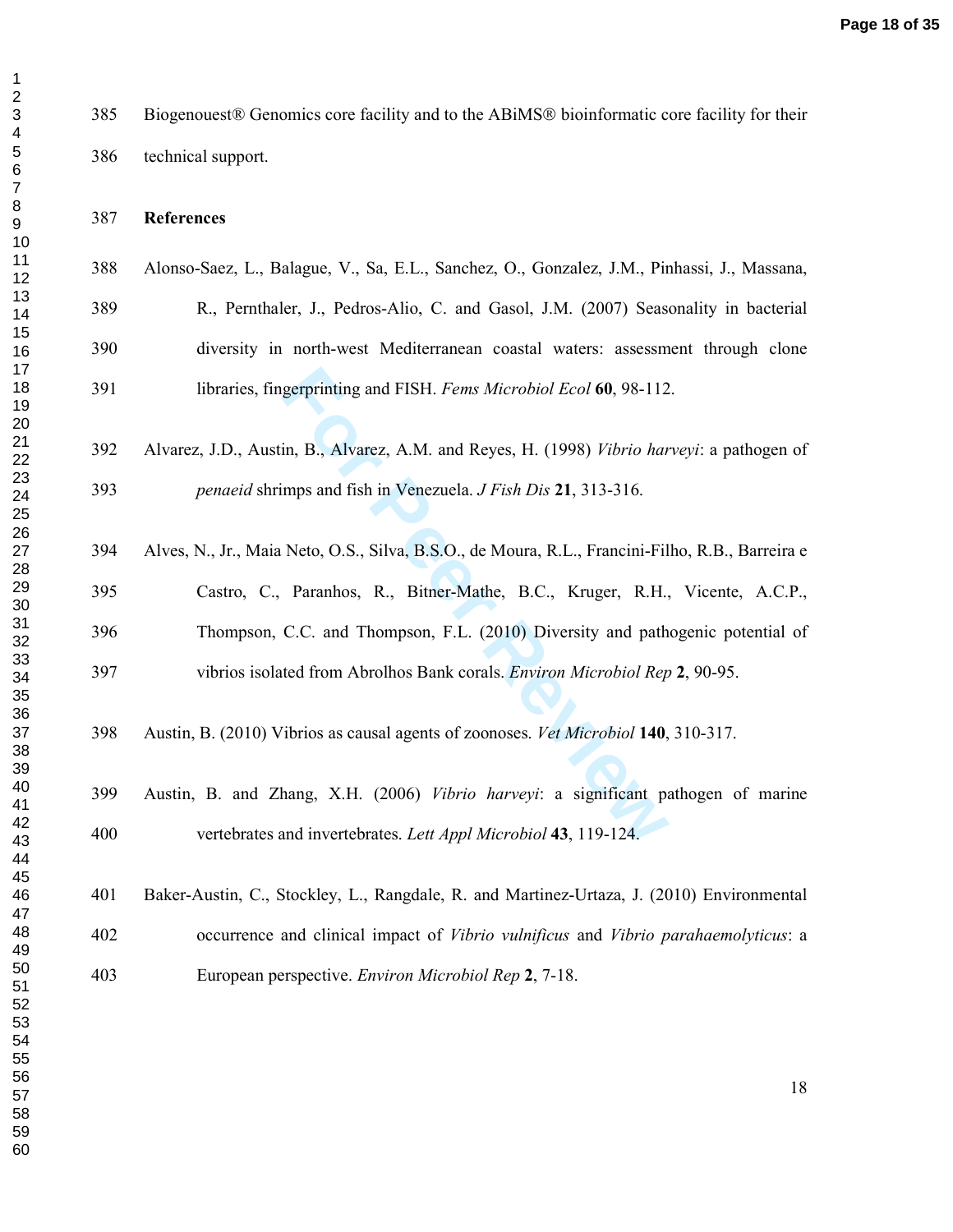$\mathbf 1$ 

| $\overline{c}$<br>$\ensuremath{\mathsf{3}}$ | 404 | Balebona, M.C., Andreu, M.J., Bordas, M.A., Zorrilla, I., Morinigo, M.A. and Borrego, J.J.   |
|---------------------------------------------|-----|----------------------------------------------------------------------------------------------|
| 4<br>$\mathbf 5$<br>6                       | 405 | (1998) Pathogenicity of <i>Vibrio alginolyticus</i> for cultured gilt-head sea bream (Sparus |
| $\boldsymbol{7}$<br>8<br>9                  | 406 | aurata L.). Appl Environ Microbiol 64, 4269-4275.                                            |
| 10<br>11                                    | 407 | Beaz-Hidalgo, R., Dieguez, A.L., Cleenwerck, I., Balboa, S., Doce, A., de Vos, P. and        |
| 12<br>13<br>14                              | 408 | Romalde, J.L. (2010) Vibrio celticus sp nov., a new Vibrio species belonging to the          |
| 15<br>16                                    | 409 | Splendidus clade with pathogenic potential for clams. Syst Appl Microbiol 33, 311-           |
| 17<br>18<br>19                              | 410 | 315.                                                                                         |
| 20<br>21<br>22                              | 411 | Brown, M.V., Philip, G.K., Bunge, J.A., Smith, M.C., Bissett, A., Lauro, F.M., Fuhrman, J.A. |
| 23<br>24                                    | 412 | and Donachie, S.P. (2009) Microbial community structure in the North Pacific ocean.          |
| 25<br>26<br>27                              | 413 | Isme Journal 3.                                                                              |
| 28<br>29                                    | 414 | Campanelli, A., Sanchez-Politta, S. and Saurat, J.H. (2008) Cutaneous ulceration after an    |
| 30<br>31                                    | 415 | octopus bite: Infection due to <i>Vibrio alginolyticus</i> , an emerging pathogen. Ann       |
| 32<br>33<br>34<br>35                        | 416 | Dermatol Venereol 135, 225-227.                                                              |
| 36<br>37                                    | 417 | Cano-Gomez A., Bourne D. G., Hall M. R., Owens L. and Hoj L. (2009) Molecular                |
| 38<br>39                                    | 418 | identification, typing and tracking of <i>Vibrio harveyi</i> in aquaculture systems: Current |
| 40<br>41<br>42                              | 419 | methods and future prospects. Aquaculture 287, 1-10.                                         |
| 43<br>44<br>45                              | 420 | Cervino, J.M., Thompson, F.L., Gomez-Gil, B., Lorence, E.A., Goreau, T.J., Hayes, R.L.,      |
| 46<br>47                                    | 421 | Winiarski-Cervino, K.B., Smith, G.W., Hughen, K. and Bartels, E. (2008) The Vibrio           |
| 48<br>49                                    | 422 | core-group induces yellow band disease in Caribbean and Indo-Pacific reef-building           |
| 50<br>51<br>52<br>53<br>54                  | 423 | corals. J Appl Microbiol 105, 1658-1671.                                                     |
| 55<br>56<br>57<br>58<br>E <sub>O</sub>      |     | 19                                                                                           |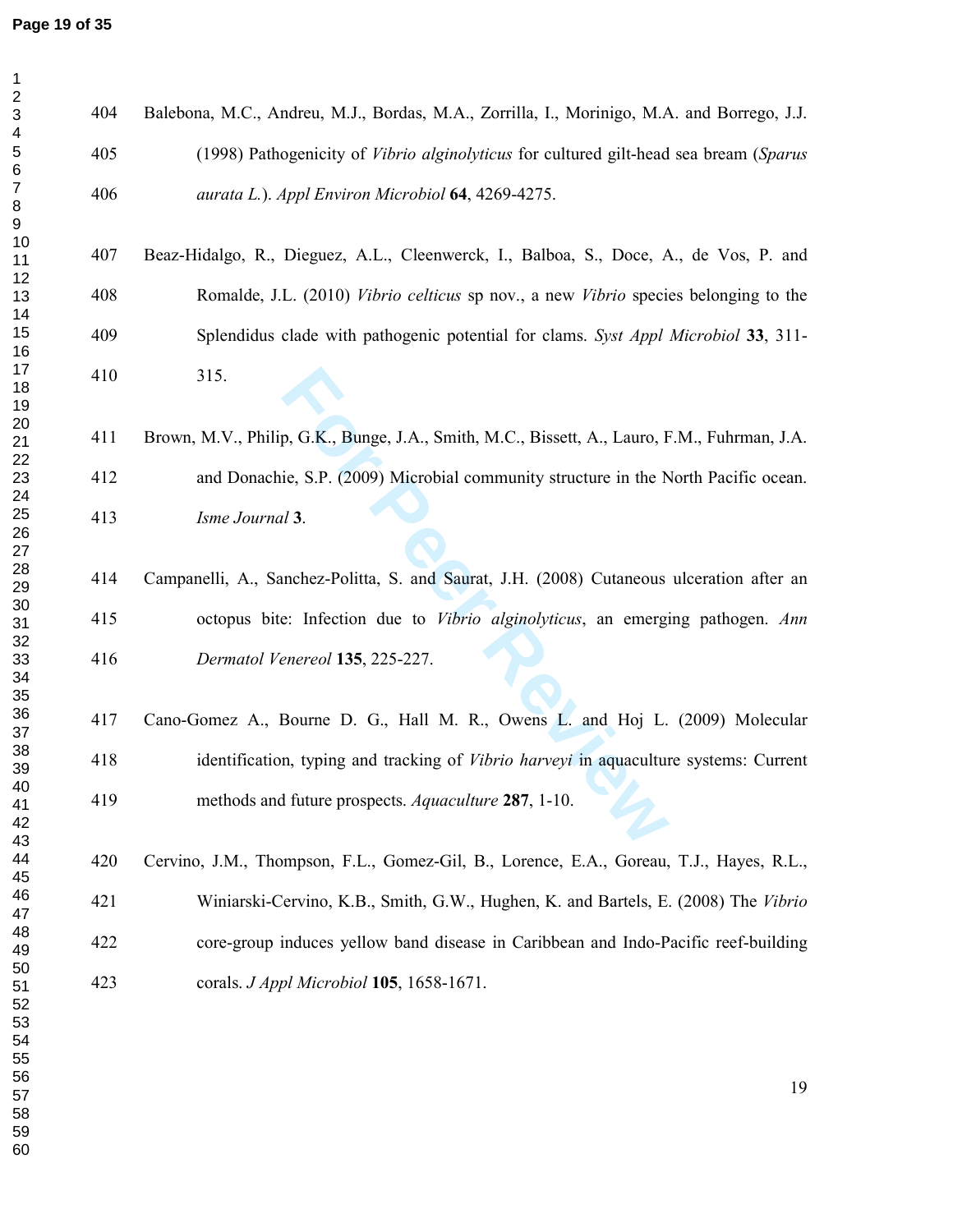$\mathbf 1$ 

| 424 | Chimetto, L.A., Brocchi, M., Gondo, M., Thompson, C.C., Gomez-Gil, B. and Thompson,                  |
|-----|------------------------------------------------------------------------------------------------------|
| 425 | F.L. (2009) Genomic diversity of vibrios associated with the Brazilian coral                         |
| 426 | Mussismilia hispida and its sympatric zoanthids (Palythoa caribaeorum, Palythoa                      |
| 427 | variabilis and Zoanthus solanderi). J Appl Microbiol 106, 1818-1826.                                 |
| 428 | Colwell, R.R., Kaper, J. and Joseph, W. (1977) Vibrio cholerae, Vibrio parahaemolyticus,             |
| 429 | and other Vibrio - Occurence and Distribution in Chesapeake Bay. Science 198, 394-                   |
| 430 | 396.                                                                                                 |
| 431 | Croci, L., Suffredini, E., Cozzi, L., Toti, L., Ottaviani, D., Pruzzo, C., Serratore, P., Fischetti, |
| 432 | R., Goffredo, E., Loffredo, G. and Mioni, R. (2007) Comparison of different                          |
| 433 | biochemical and molecular methods for the identification of <i>Vibrio parahaemolyticus</i> .         |
| 434 | J Appl Microbiol 102, 229-237.                                                                       |
| 435 | Dalsgaard, A. (1998) The occurrence of human pathogenic Vibrio spp. and Salmonella in                |
| 436 | aquaculture. Int J Food Sci Tech 33, 127-138.                                                        |
| 437 | Darbas, S., Boyer, G., Jeanpierre, H. and Riviere, M. (1992) Isolation of Vibrio alginolyticus       |
| 438 | from 3 patients - Report of cases and review of the literature. Medecine Et Maladies                 |
| 439 | Infectieuses 22, 643-647.                                                                            |
|     |                                                                                                      |

440 Dawyndt, P., Vancanneyt, M., De Meyer, H. and Swings, J. (2005) Knowledge accumulation 441 and resolution of data inconsistencies during the integration of microbial information 442 sources. *IEEE T Knowl Data En* **17**, 1111-1126.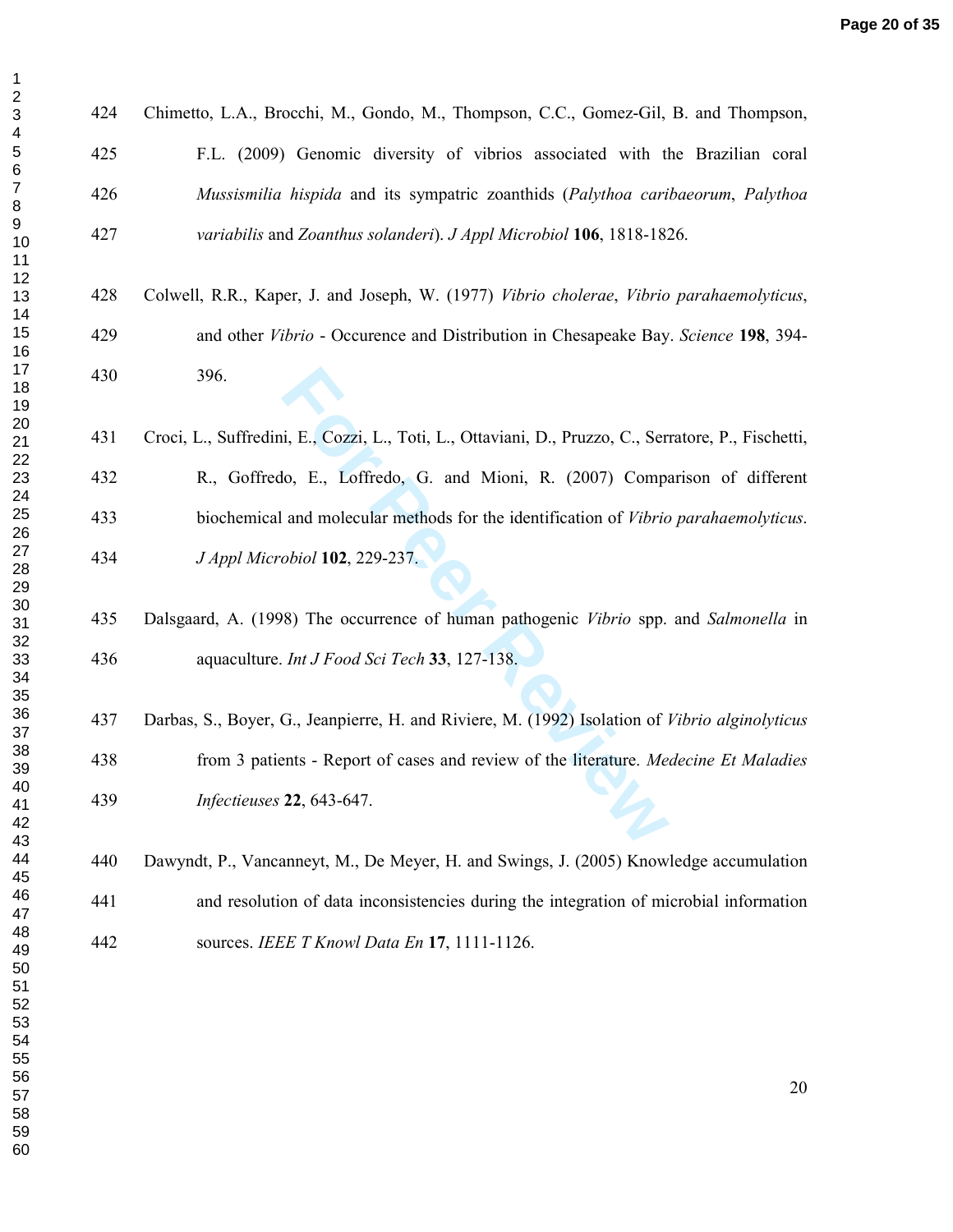$\begin{bmatrix} 7 \\ 8 \end{bmatrix}$  $\boldsymbol{9}$ 

2<br>3<br>4<br>5<br>6<br>6

 $\mathbf 1$ 

| 443 | DePaola, A., Nordstrom, J.L., Bowers, J.C., Wells, J.G., Cook and David, W. (2003) Seasonal  |
|-----|----------------------------------------------------------------------------------------------|
| 444 | abundance of total and pathogenic Vibrio parahaemolyticus in Alabama oysters App             |
| 445 | Envir Microbio 69, 1521-1526.                                                                |
| 446 | Dieguez, A.L., Beaz-Hidalgo, R., Cleenwerck, I., Balboa, S., de Vos, P. and Romalde, J.L.    |
| 447 | (2011) Vibrio atlanticus sp. nov. and Vibrio artabrorum sp. nov. isolated from the           |
| 448 | clams Ruditapes philippinarum and Ruditapes decussatus. Int J Syst Evol Micr 61,             |
| 449 | 2406-2411.                                                                                   |
| 450 | Gouy, M., Guindon, S. and Gascuel, O. (2010) SeaView Version 4: A Multiplatform              |
| 451 | Graphical User Interface for Sequence Alignment and Phylogenetic Tree Building.              |
| 452 | Mol Biol Evol 27, 221-224.                                                                   |
| 453 | Gregoracci, G., Nascimento, J., Cabral, A., Paranhos, R., Valentin, J., Thompson, C.C. and   |
| 454 | Thompson, F.L. (2012) Structuring of Bacterioplankton Diversity in a Large Tropical          |
| 455 | Bay. PLoS ONE 7.                                                                             |
| 456 | Gubala, A.J. and Proll, D.F. (2006) Molecular-Beacon Multiplex Real-Time PCR Assay for       |
| 457 | Detection of Vibrio cholerae. App Envir Microbio 72, 6424-6428.                              |
| 458 | Hall, T.A. (1999) BioEdit: a user-friendly biological sequence alignment editor and analysis |
| 459 | program for Windows 95/98/NT. Nucleic Acids Symp Ser, 95-98.                                 |
| 460 | Hammer, Ø., Harper, D.A.T. and Ryan, P.D. (2001) PAST: Paleontological Statistics            |
| 461 | Software Package for Education and Data Analysis. Palaeontol Electron 4, 9.                  |
|     |                                                                                              |
|     | 21                                                                                           |
|     |                                                                                              |
|     |                                                                                              |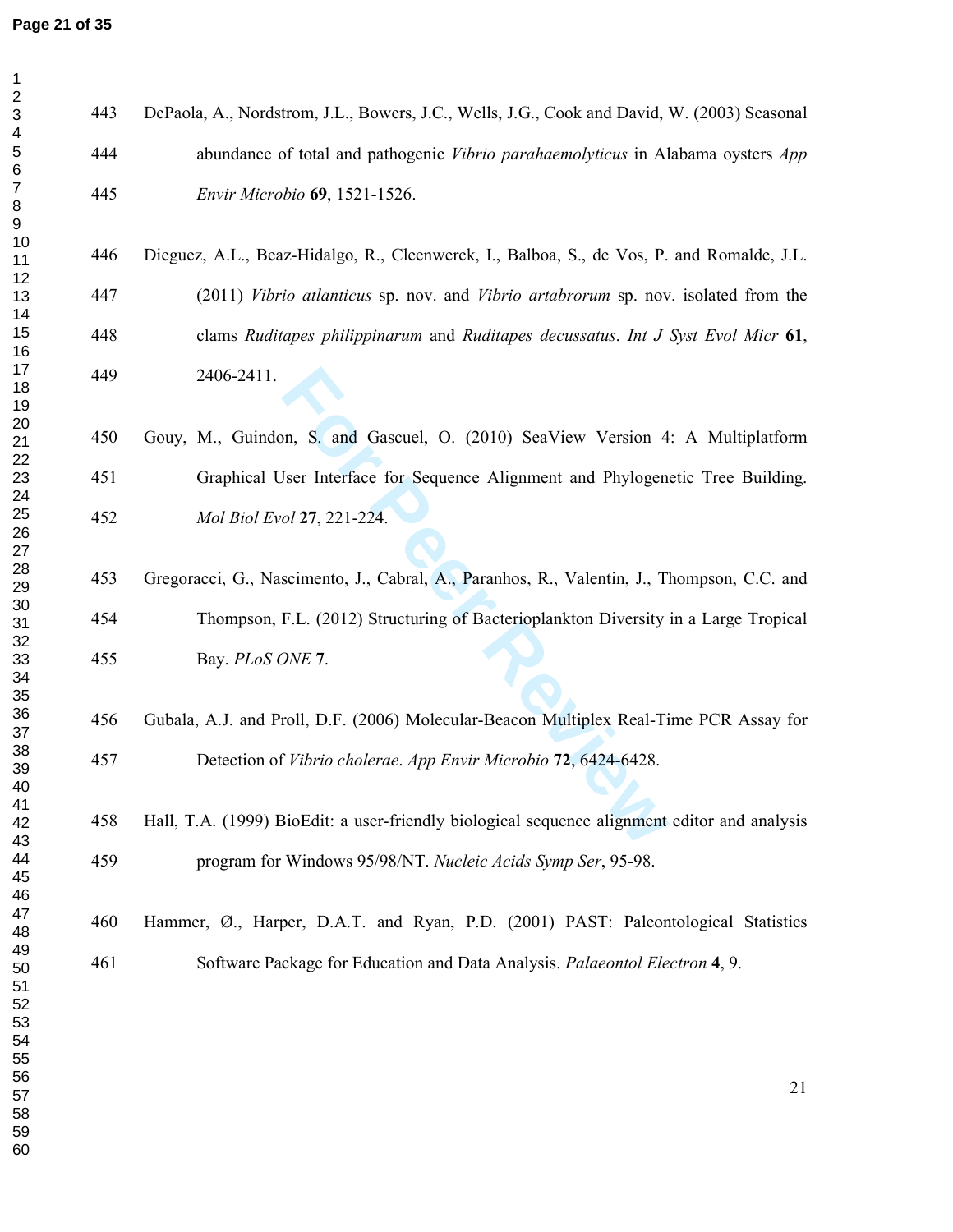$\mathbf{1}$ 

462 Harriague, A.C., Di Brino, M., Zampini, M., Albertelli, G., Pruzzo, C. and Misic, C. (2008) 463 Vibrios in association with sedimentary crustaceans in three beaches of the northern 464 Adriatic Sea (Italy). *Mar Pollut Bull* **56**, 574-579.

465 Heidelberg, J.F., Heidelberg, K.B. and Colwell, R.R. (2002) Bacteria of the gamma-Subclass 466 Proteobacteria Associated with Zooplankton in Chesapeake Bay *Appl Environ Microbiol* **68**, 5498-5507.

468 Hervio-Heath, D., Colwell, R.R., Derrien, A., Robert-Pillot, A., Fournier, J.M. and 469 Pommepuy, M. (2002) Occurrence of pathogenic vibrios in coastal areas of France. *J Appl Microbiol* **92**, 1123-1135.

Colwell, R.R., Derrien, A., Robert-Pillot, A., F<br> *M.* (2002) Occurrence of pathogenic vibrios in coasta<br> *iol* **92**, 1123-1135.<br>
Inday, S.R., Fischer, M. and Brown, E.W. (2011) Genet<br> **Functionary S.R., Fischer, M. and Br** 471 Hoffmann, M., Monday, S.R., Fischer, M. and Brown, E.W. (2011) Genetic and phylogenetic 472 evidence for misidentification of *Vibrio* species within the Harveyi clade. *Lett Appl Microbiol* **54**, 160-165.

474 Kimura, M. (1980) A simple method for estimating evolutionary rate of base substitutions 475 through comparative studies of nucleotide sequences. *J Mol Evol* **16**, 111-120.

476 Kirchman, D.L., Cottrell, M.T. and Lovejoy, C. (2010) The structure of bacterial communities 477 in the western Arctic Ocean as revealed by pyrosequencing of 16S rRNA genes. *Environ Microbiol* **12**, 1132-1143.

479 Kumar, S., George, M.R., John, K.R. and Jeyaseelan, M.J.P. (2007) Molecular typing of 480 bacteria *Vibrio harveyi* and *Vibrio alginolyticus* from shrimp farming systems. *Indian J Mar Sci* **36**, 43-50.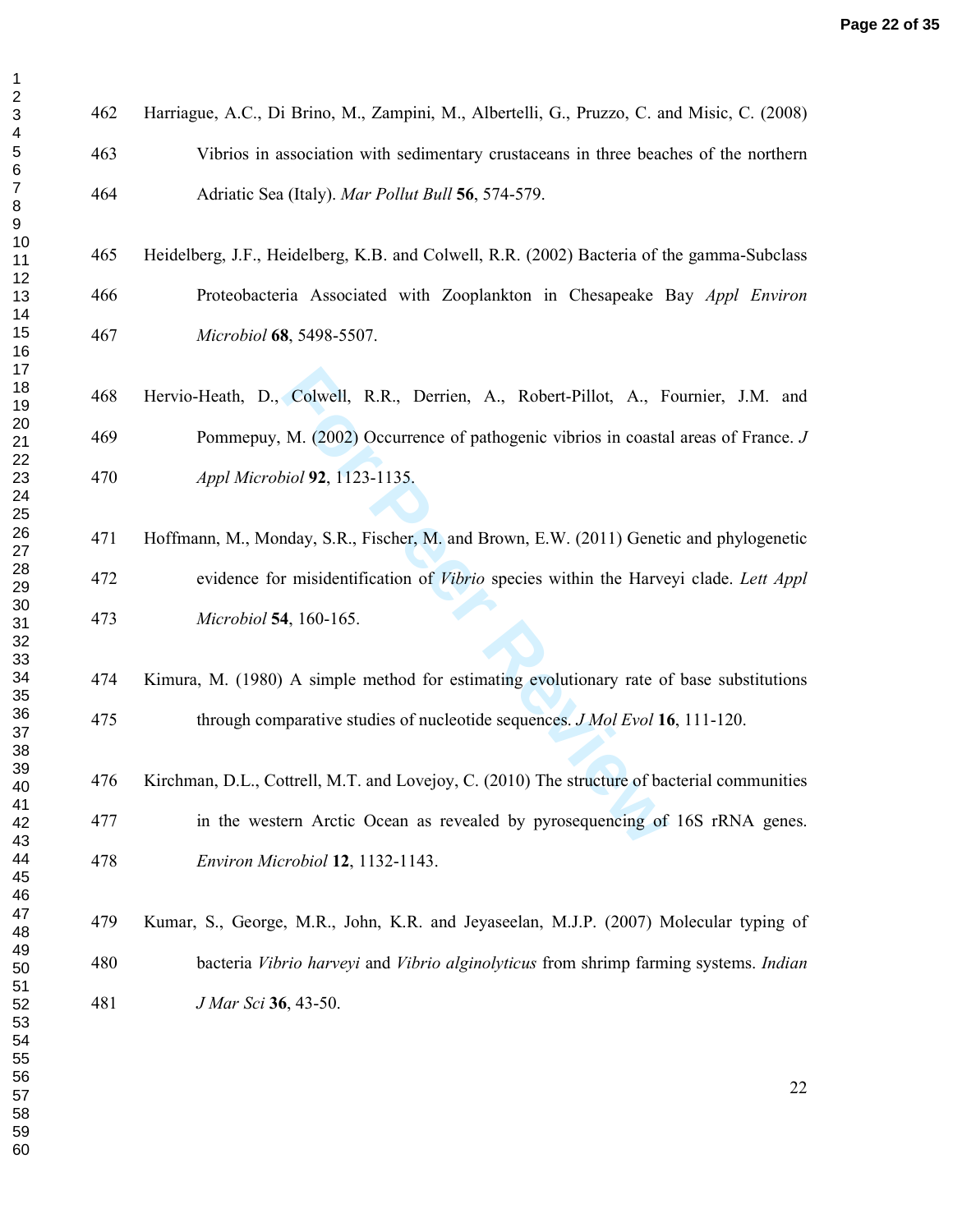$\begin{bmatrix} 7 \\ 8 \end{bmatrix}$  $\boldsymbol{9}$ 

2<br>3<br>4<br>5<br>6<br>6

 $\mathbf 1$ 

| 482 | Lafisca, A., Pereira, C.S., Giaccone, V. and Rodrigues, D.d.P. (2008) Enzymatic             |
|-----|---------------------------------------------------------------------------------------------|
| 483 | characterization of <i>Vibrio alginolyticus</i> strains isolated from bivalves harvested at |
| 484 | Venice Lagoon (Italy) and Guanabara Bay (Brazil). Rev Inst Med Trop Sao Paulo 50,           |
| 485 | 199-202.                                                                                    |
| 486 | Le Roux, F. and Austin, B. (2006) Vibrio splendidus. In The biology of vibrios eds.         |
| 487 | Thompson, F.L., Austin, B. and Swings, J. pp.285-296. Whashington, D. C.: ASM               |
| 488 | Press.                                                                                      |
| 489 | Le Roux, F., Goubet, A., Thompson, F.L., Faury, N., Gay, M., Swings, J. and Saulnier, D.    |
| 490 | (2005) Vibrio gigantis sp nov., isolated from the haemolymph of cultured oysters            |
| 491 | (Crassostrea gigas). Int J Syst Evol Micr 55, 2251-2255.                                    |
| 492 | Liu, P.C. and Lee, K.K. (1999) Cysteine protease is a major exotoxin of pathogenic luminous |
| 493 | Vibrio harveyi in the tiger prawn, Penaeus monodon. Lett Appl Microbiol 28, 428-430.        |
| 494 | Lucas, R., Courties, C., Herbland, A., Goulletquer, P., Marteau, A.L. and Lemonnier, H.     |
| 495 | (2010) Eutrophication in a tropical pond: Understanding the bacterioplankton and            |
| 496 | phytoplankton dynamics during a vibriosis outbreak using flow cytometric analyses.          |
| 497 | Aquaculture 310, 112-121.                                                                   |
| 498 | Nordstrom, J.L., Vickery, M.C.L., Blackstone, G.M., Murray, S.L. and DePaola, A. (2007)     |
| 499 | Development of a Multiplex Real-Time PCR assay with an internal amplification               |
| 500 | control for the detection of total and pathogenic Vibrio parahaemolyticus bacteria in       |
| 501 | oysters. Appl Environ Microbiol 73, 5840-5847.                                              |
|     |                                                                                             |
|     | 23                                                                                          |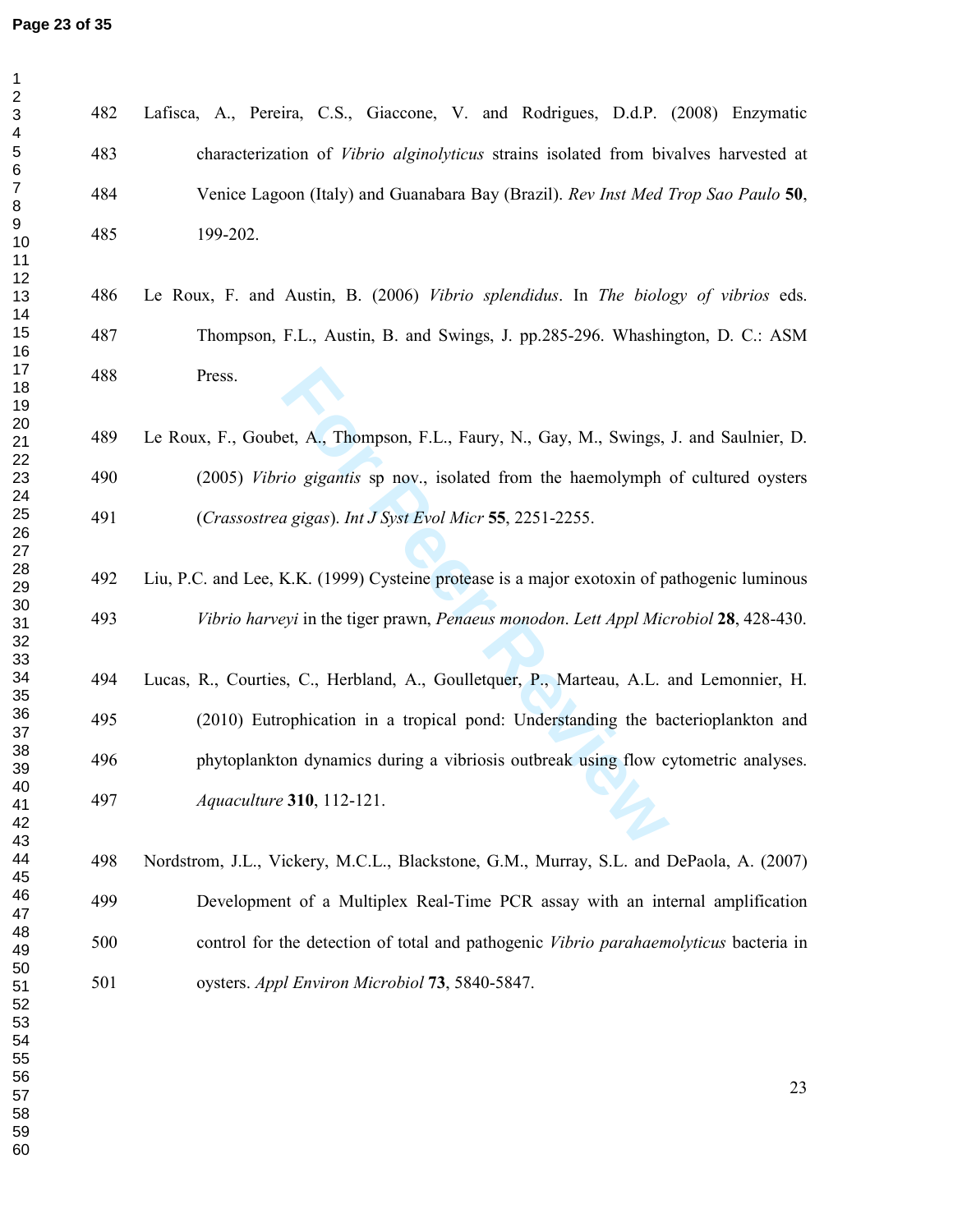| 1                                |   |
|----------------------------------|---|
| 23456                            |   |
|                                  |   |
| 7                                |   |
| 8<br>9<br>10                     |   |
| 11<br>12                         | 5 |
| 13<br>14                         |   |
| 15<br>16                         |   |
| 17<br>18<br>19                   |   |
| 20<br>21<br>22                   |   |
| 23                               | 5 |
| 24<br>25<br>26                   |   |
| 27                               |   |
| 28<br>29                         |   |
| 30<br>31<br>32<br>33<br>34<br>35 |   |
|                                  | 5 |
| 36                               |   |
| 37<br>38                         | 5 |
| 39<br>40                         | 5 |
| 41<br>42<br>43                   | 5 |
| 44<br>45                         |   |
| 46<br>47                         |   |
| 48<br>49                         |   |
| 50<br>51                         |   |
| 52<br>53                         |   |
| 54<br>55                         |   |
| 56<br>57<br>58                   |   |
| 59<br>60                         |   |
|                                  |   |

502 Oberbeckmann, S., Wichels, A., Wiltshire, K.H. and Gerdts, G. (2010) Occurrence of *Vibrio parahaemolyticus* and *Vibrio alginolyticus* in the German Bight over a seasonal cycle. *A Van Leeuw* **100**, 291-307.

505 Oliver, J.D. (2005) Wound infections caused by *Vibrio vulnificus* and other marine bacteria. *Epidemiol Infect* **133**, 383-391.

- 507 Paillard, C., Le Roux, F. and Borreg, J.J. (2004) Bacterial disease in marine bivalves, a review 508 of recent studies: Trends and evolution. *Aquat Living Resour* **17**, 477-498.
- 509 Pang, L., Zhang, X.H., Zhong, Y., Chen, J., Li, Y. and Austin, B. (2006) Identification of *Vibrio harveyi* using PCR amplification of the *toxR* gene. *Lett Appl Microbiol* **43**, 249- 511 255.
- 512 Pascual, J., Macian, M.C., Arahal, D.R., Garay, E. and Pujalte, M.J. (2010) Multilocus 513 sequence analysis of the central clade of the genus *Vibrio* by using the *16S rRNA*, *recA*, *pyrH*, *rpoD*, *gyrB*, *rctB* and *toxR* genes. *Int J Syst Evol Micr* **60**, 154-165.
- dies: Trends and evolution. Aquat Living Resour 17, 47<br> **K.H., Zhong, Y., Chen, J., Li, Y. and Austin, B. (200**<br> *Pyi* using PCR amplification of the *toxR* gene. Lett Appl<br> **n, M.C., Arahal, D.R., Garay, E. and Pujalte, M** 515 Philippart, C.J.M., Anadon, R., Danovaro, R., Dippner, J.W., Drinkwater, K.F., Hawkins, S.J., 516 Oguz, T., O'Sullivan, G. and Reid, P.C. (2011) Impacts of climate change on 517 European marine ecosystems: Observations, expectations and indicators. *J Exp Mar Biol Ecol* **400**, 52-69.
- 519 Radjasa, O.K., Urakawa, H., Kita-Tsukamoto, K. and Ohwada, K. (2001) Characterization of 520 psychrotrophic bacteria in the surface and deep-sea waters from the northwestern 521 Pacific Ocean based on 16S ribosomal DNA analysis. *Mar Biotechnol* **3**, 454-462.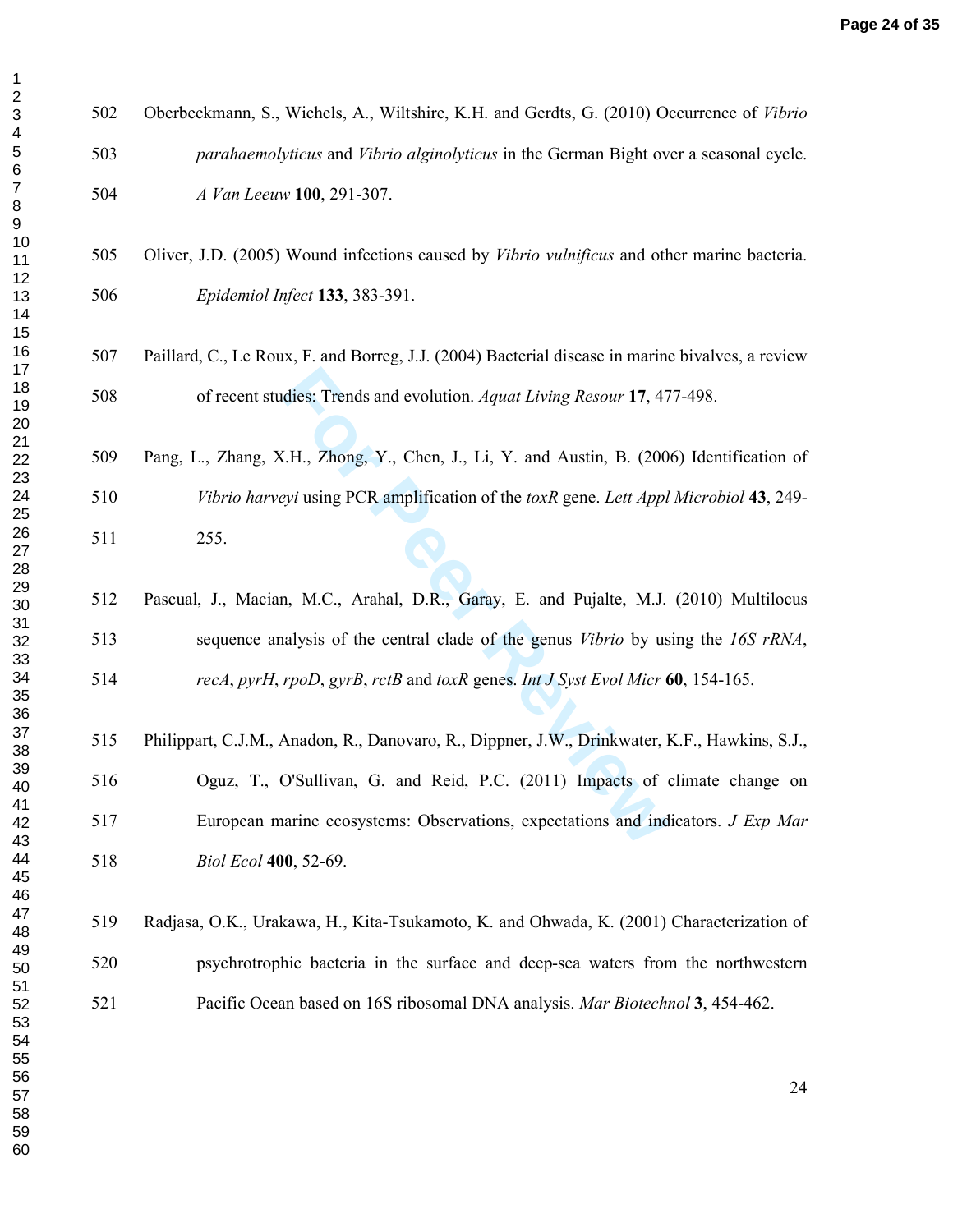$\begin{bmatrix} 7 \\ 8 \end{bmatrix}$  $\mathsf g$ 

2<br>3<br>4<br>5<br>6<br>6

 $\mathbf{1}$ 

| Saitou, N. and Nei, M. (1987) The neighbor-joining method: A new method for reconstructing         | 522 |
|----------------------------------------------------------------------------------------------------|-----|
| phylogenetic trees. Mol Biol Evol 4, 406-425.                                                      | 523 |
| Sawabe, T., Kita-Tsukamoto, K. and Thompson, F.L. (2007) Inferring the evolutionary                | 524 |
| history of vibrios by means of multilocus sequence analysis. <i>J Bacteriol</i> 189, 7932-         | 525 |
| 7936.                                                                                              | 526 |
| Schets, F.M., van den Berg, H.H.J.L., Demeulmeester, A.A., van Dijk, E., Rutjes, S.A., van         | 527 |
| Hooijdonk, H.J.P. and de Roda Husman, A.M. (2006) Vibrio alginolyticus infections                  | 528 |
| in the Netherlands after swimming in the North Sea. Euro Surveill 11, 3077.                        | 529 |
| Snoussi, M., Noumi, E., Usai, D., Sechi, L.A., Zanetti, S. and Bakhrouf, A. (2008)                 | 530 |
| Distribution of some virulence related-properties of Vibrio alginolyticus strains                  | 531 |
| isolated from Mediterranean seawater (Bay of Khenis, Tunisia): investigation of eight              | 532 |
| Vibrio cholerae virulence genes. World J Microb Biot 24, 2133-2141.                                | 533 |
| Sobecky, P.A., Mincer, T.J., Chang, M.C., Toukdarian, A. and Helinski, D.R. (1998) Isolation       | 534 |
| of broad-host-range replicons from marine sediment bacteria. Appl Environ Microbiol                | 535 |
|                                                                                                    |     |
| 64, 2822-2830.                                                                                     | 536 |
| Sogin, M.L., Morrison, H.G., Huber, J.A., Mark Welch, D., Huse, S.M., Neal, P.R., Arrieta,         | 537 |
| J.M. and Herndl, G.J. (2006) Microbial diversity in the deep sea and the                           | 538 |
| underexplored "rare biosphere". Proc Natl Acad Sci US A 103.                                       | 539 |
| Tall, A., Teillon, A., Delesmont, R., Touron-Bodilis, A., Boisset, C. and Hervio-Heath, D.         | 540 |
| (2012) Optimization of real-time PCR to identify <i>Vibrio</i> spp environmental strains. <i>J</i> | 541 |
| Appl Microbiol 113, 361-372.                                                                       | 542 |
| 25                                                                                                 |     |
|                                                                                                    |     |
|                                                                                                    |     |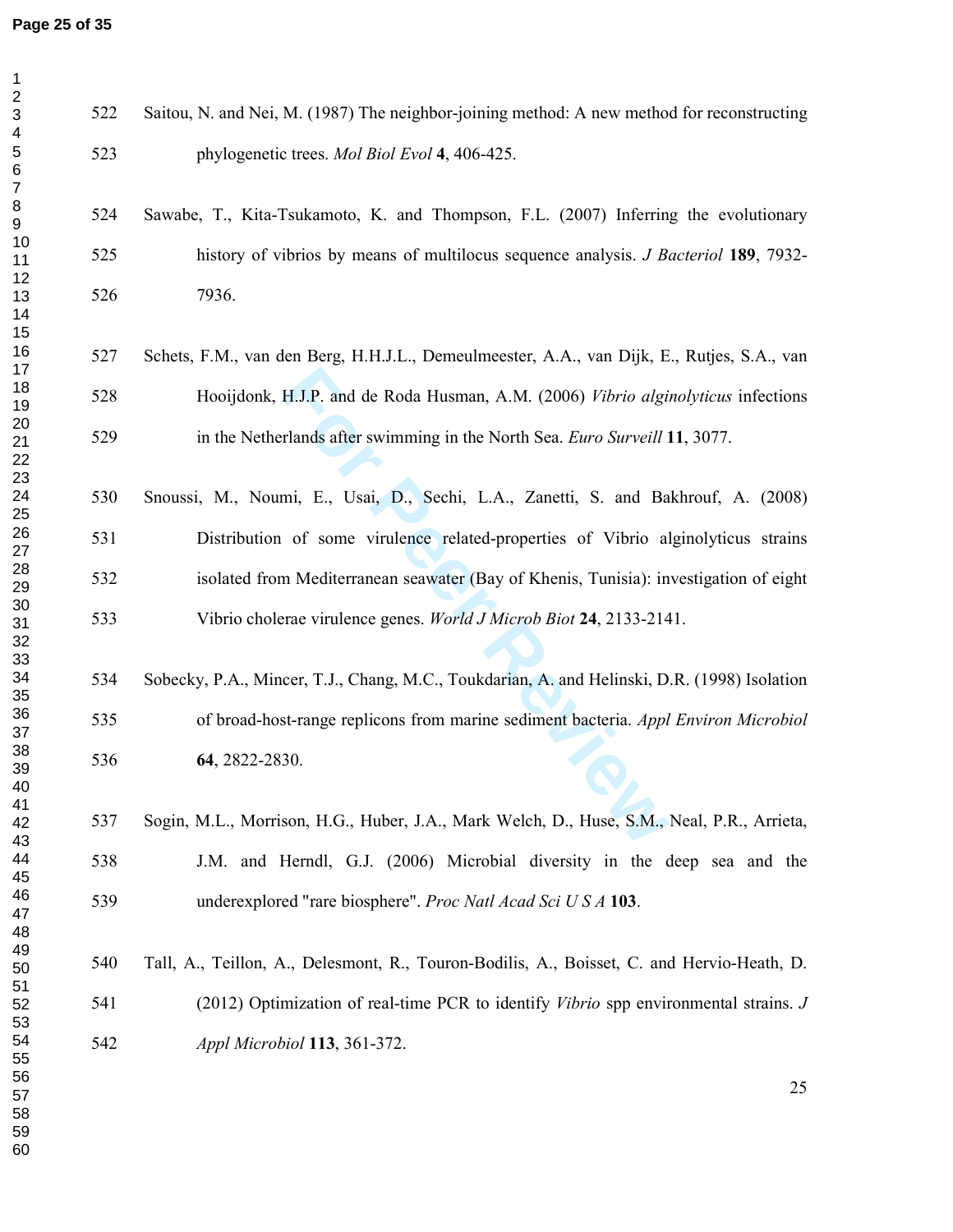| 543<br>Tamura, K., Peterson, D., Peterson, N., Stecher, G., Nei, M. and Kumar, S. (2011) MEGA5:    |    |
|----------------------------------------------------------------------------------------------------|----|
| 544<br>Molecular Evolutionary Genetics Analysis using Maximum Likelihood, Evolutionary             |    |
| 545<br>Distance, and Maximum Parsimony Methods. Mol Biol Evol 28, 2731-2739.                       |    |
| 546<br>Tantillo, G.M., Fontanarosa, M., Di Pinto, A. and Musti, M. (2004) Updated perspectives on  |    |
| emerging vibrios associated with human infections. Lett Appl Microbiol 39, 117-126.<br>547         |    |
| 548<br>Thompson, C.C., Thompson, F.L. and Vicente, A.C.P. (2008) Identification of Vibrio          |    |
| 549<br>cholerae and Vibrio mimicus by multilocus sequence analysis (MLSA). Int J Syst Evol         |    |
| 550<br>Micr 58, 617-621.                                                                           |    |
| Thompson, C.C., Vicente, A.C.P., Souza, R.C., Vasconcelos, A.T.R., Vesth, T., Alves, N.,<br>551    |    |
| Ussery, D.W., Iida, T. and Thompson, F.L. (2009a) Genomic taxonomy of vibrios.<br>552              |    |
| 553<br>BMC Evol Biol 9, 16.                                                                        |    |
| Thompson, F.L., Gevers, D., Thompson, C.C., Dawyndt, P., Naser, S., Hoste, B., Munn, C.B.<br>554   |    |
| 555<br>and Swings, J. (2005) Phylogeny and molecular identification of vibrios on the basis        |    |
| of multilocus sequence analysis. Appl Environ Microbiol 71, 5107-5115.<br>556                      |    |
| Thompson, F.L., Gomez-Gil, B., Sawabe, T. and Thompson, C.C. (2009b) The Taxonomy of<br>557        |    |
| 558<br>the Vibrios. www.taxvibrio.lncc.br                                                          |    |
| 559<br>Thompson, F.L., Gomez-Gil, B., Vasconcelos, A.T.R. and Sawabe, T. (2007) Multilocus         |    |
| 560<br>sequence analysis reveals that Vibrio harveyi and Vibrio campbellii are distinct            |    |
| species. Appl Environ Microbiol 73, 4279-4285.<br>561                                              |    |
| 562<br>Thompson, F.L., Iida, T. and Swings, J. (2004a) Biodiversity of Vibrios. Microbiol Mol Biol |    |
| 563<br>Rev 68, 403-431.                                                                            | 26 |
|                                                                                                    |    |

 $\begin{bmatrix} 7 \\ 8 \end{bmatrix}$  $\boldsymbol{9}$ 

2<br>3<br>4<br>5<br>6<br>6

 $\mathbf 1$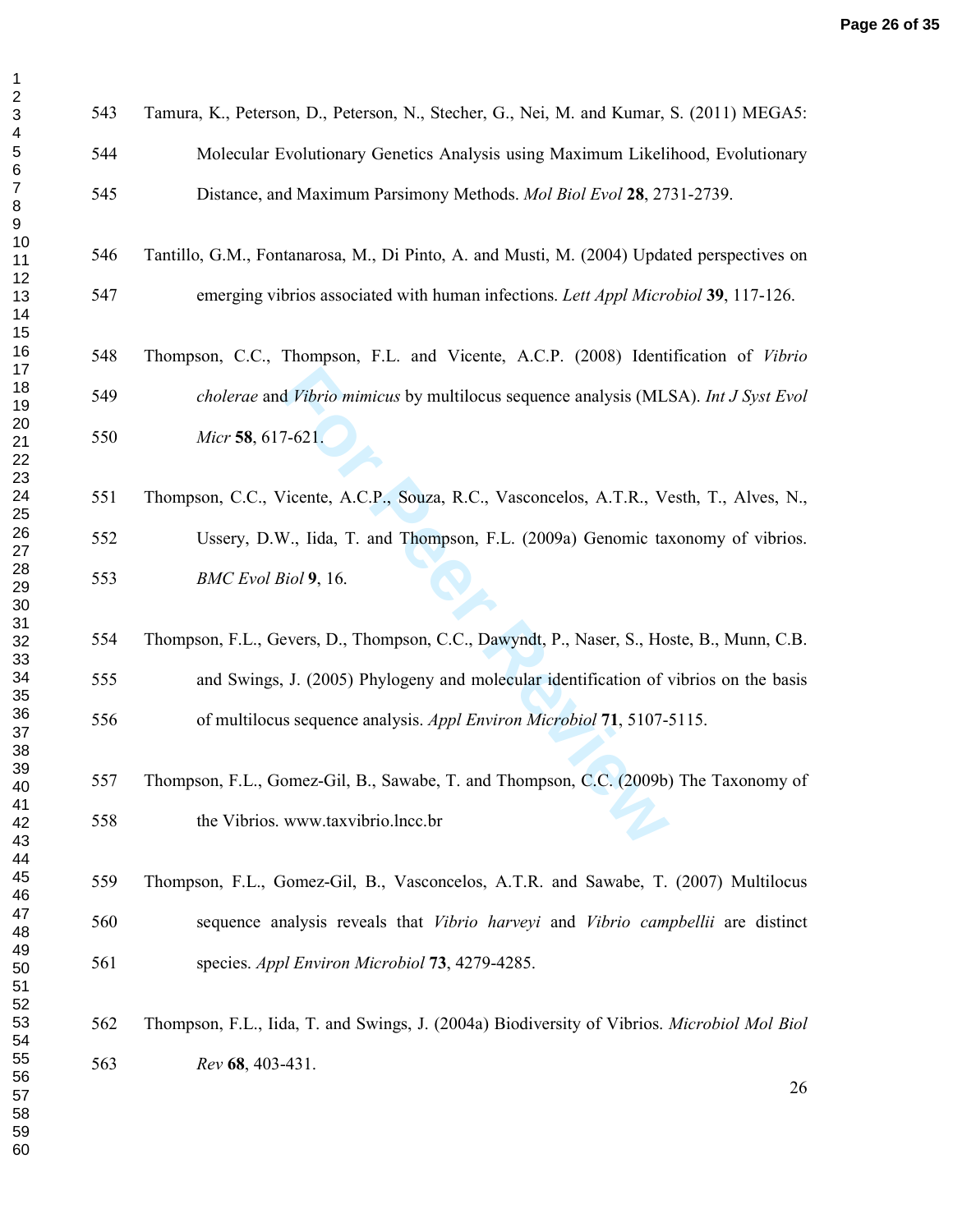2<br>3<br>4<br>5<br>6<br>6

 $\mathbf{1}$ 

| Z<br>564<br>$\ensuremath{\mathsf{3}}$<br>$\overline{\mathbf{4}}$ | Thompson, F.L., Thompson, C.C., Li, Y., Gomez-Gil, B., Vandenberghe, J., Hoste, B. and         |
|------------------------------------------------------------------|------------------------------------------------------------------------------------------------|
| $\sqrt{5}$<br>565<br>$\,6$                                       | Swings, J. (2003) Vibrio kanaloae sp. nov., Vibrio pomeroyi sp. nov. and Vibrio                |
| $\boldsymbol{7}$<br>566<br>$\, 8$                                | chagasii sp. nov., from sea water and marine animals. Int J Syst Evol Micr 53, 753-            |
| $\boldsymbol{9}$<br>567<br>10<br>11                              | 759.                                                                                           |
| 12<br>568<br>13<br>14                                            | Thompson, J.D., Gibson, T.J., Plewniak, F., Jeanmougin, F. and Higgins, D.G. (1997) The        |
| 15<br>569<br>16                                                  | CLUSTAL X windows interface: flexible strategies for multiple sequence alignment               |
| 17<br>570<br>18<br>19                                            | aided by quality analysis tools. Nucleic Acids Res 25, 4876-4882.                              |
| 20<br>571<br>21                                                  | Thompson, J.R., Randa, M.A., Marcelino, L.A., Tomita-Mitchell, A., Lim, E. and Polz, M.F.      |
| 22<br>572<br>23<br>24                                            | (2004b) Diversity and dynamics of a north Atlantic coastal <i>Vibrio</i> community. Appl       |
| 25<br>573<br>26<br>27                                            | Environ Microbiol 70, 4103-4110.                                                               |
| 28<br>574<br>29                                                  | Urakawa, H., Kita-Tsukamoto, K. and Ohwada, K. (1999) 16S rDNA restriction fragment            |
| 30<br>575<br>31                                                  | length polymorphism analysis of psychrotrophic vibrios from Japanese coastal water.            |
| 32<br>576<br>33<br>34                                            | Can J Microbiol 45, 1001-1007.                                                                 |
| 35<br>36<br>577<br>37                                            | Urakawa, H., Yoshida, T., Nishimura, M. and Ohwada, K. (2000) Characterization of depth-       |
| 38<br>578<br>39                                                  | related population variation in microbial communities of a coastal marine sediment             |
| 40<br>579<br>41                                                  | using 16S rDNA-based approaches and quinone profiling. Environ Microbiol 2, 542-               |
| 42<br>580<br>43<br>44                                            | 554.                                                                                           |
| 45<br>46<br>581<br>47                                            | Vezzulli, L., Brettar, I., Pezzati, E., Reid, P.C., Colwell, R.R., Hoefle, M.G. and Pruzzo, C. |
| 48<br>582<br>49                                                  | (2012) Long-term effects of ocean warming on the prokaryotic community: evidence               |
| 50<br>583<br>51<br>52<br>53<br>54                                | from the vibrios. <i>Isme J</i> 6, 21-30.                                                      |
| 55<br>56<br>57<br>58                                             | 27                                                                                             |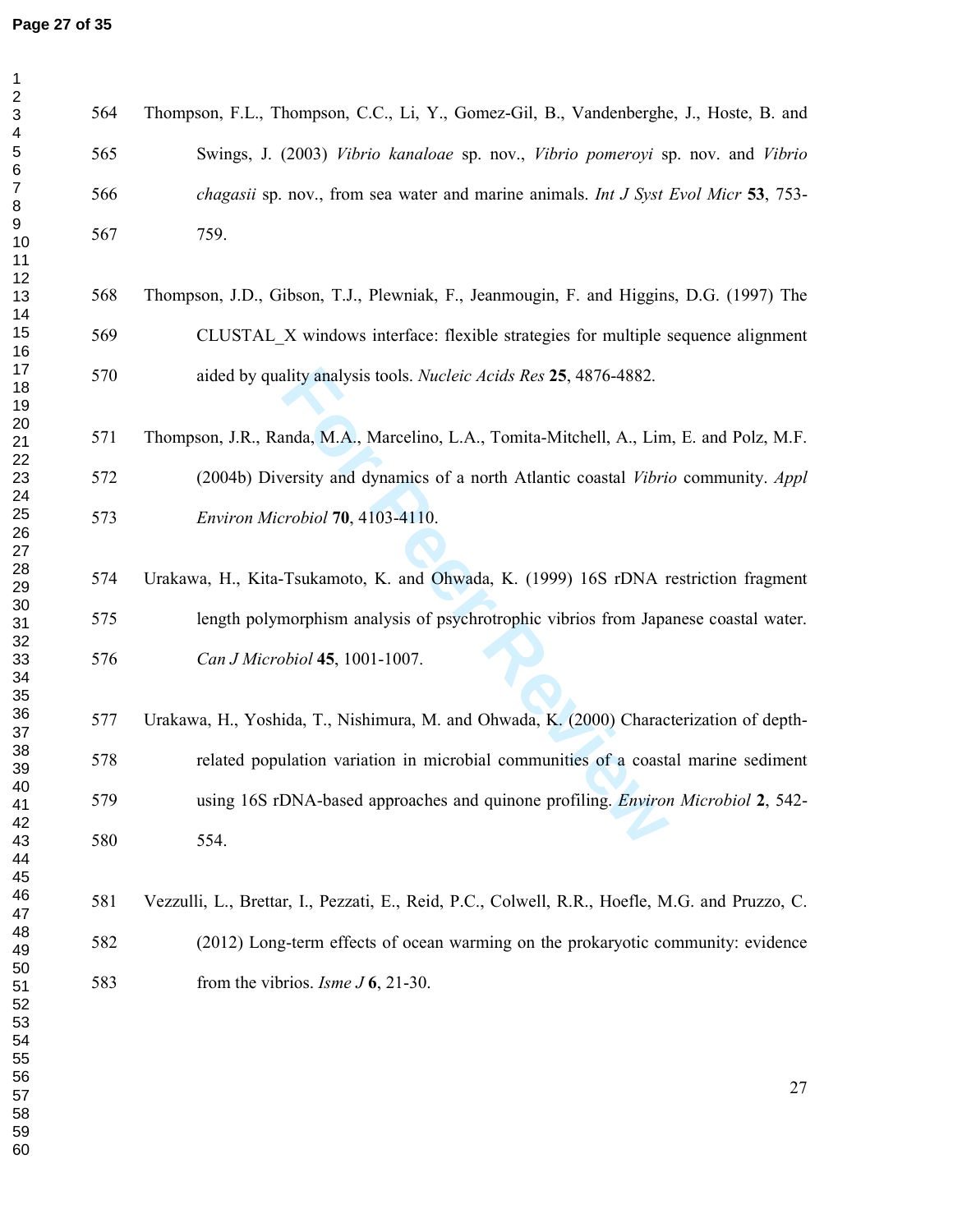| 1                            |
|------------------------------|
| $\overline{c}$               |
|                              |
|                              |
|                              |
|                              |
|                              |
|                              |
|                              |
|                              |
|                              |
|                              |
|                              |
|                              |
|                              |
|                              |
|                              |
|                              |
|                              |
|                              |
|                              |
|                              |
|                              |
|                              |
|                              |
|                              |
|                              |
|                              |
|                              |
|                              |
|                              |
|                              |
|                              |
|                              |
|                              |
|                              |
|                              |
|                              |
|                              |
|                              |
|                              |
|                              |
|                              |
| 40                           |
| 41                           |
| 42                           |
| 43<br>Ś                      |
| 44                           |
| 45                           |
| 46                           |
| 47                           |
|                              |
| 48                           |
| 49                           |
| 50                           |
| 51                           |
| .<br>52                      |
| Ę<br>$\overline{\mathbf{3}}$ |
| 54                           |
| 55                           |
| 56<br>ć                      |
| 57                           |
|                              |
| 58                           |
| 59                           |
| 60                           |

> 584 Wang, Q., Liu, Q., Ma, Y., Rui, H. and Zhang, Y. (2007) LuxO controls extracellular 585 protease, haemolytic activities and siderophore production in fish pathogen *Vibrio alginolyticus*. *J Appl Microbiol* **103**, 1525-1534.

# 587 Yan, Q.P., Chen, Q., Ma, S., Zhuang, Z.X. and Wang, X.R. (2007) Characteristics of 588 adherence of pathogenic *Vibrio alginolyticus* to the intestinal mucus of large yellow 589 croaker (*Pseudosciaena crocea*). *Aquaculture* **269**, 21-30.

- 590 Zeigler, D.R. (2003) Gene sequences useful for predicting relatedness of whole genomes in 591 bacteria. *Int J Syst Evol Micr* **53**, 1893-1900.
- **Periodic Reviews** 592 Zhang, X.H. and Austin, B. (2000) Pathogenicity of *Vibrio harveyi* to salmonids. *J Fish Dis*
- **23**, 93-102.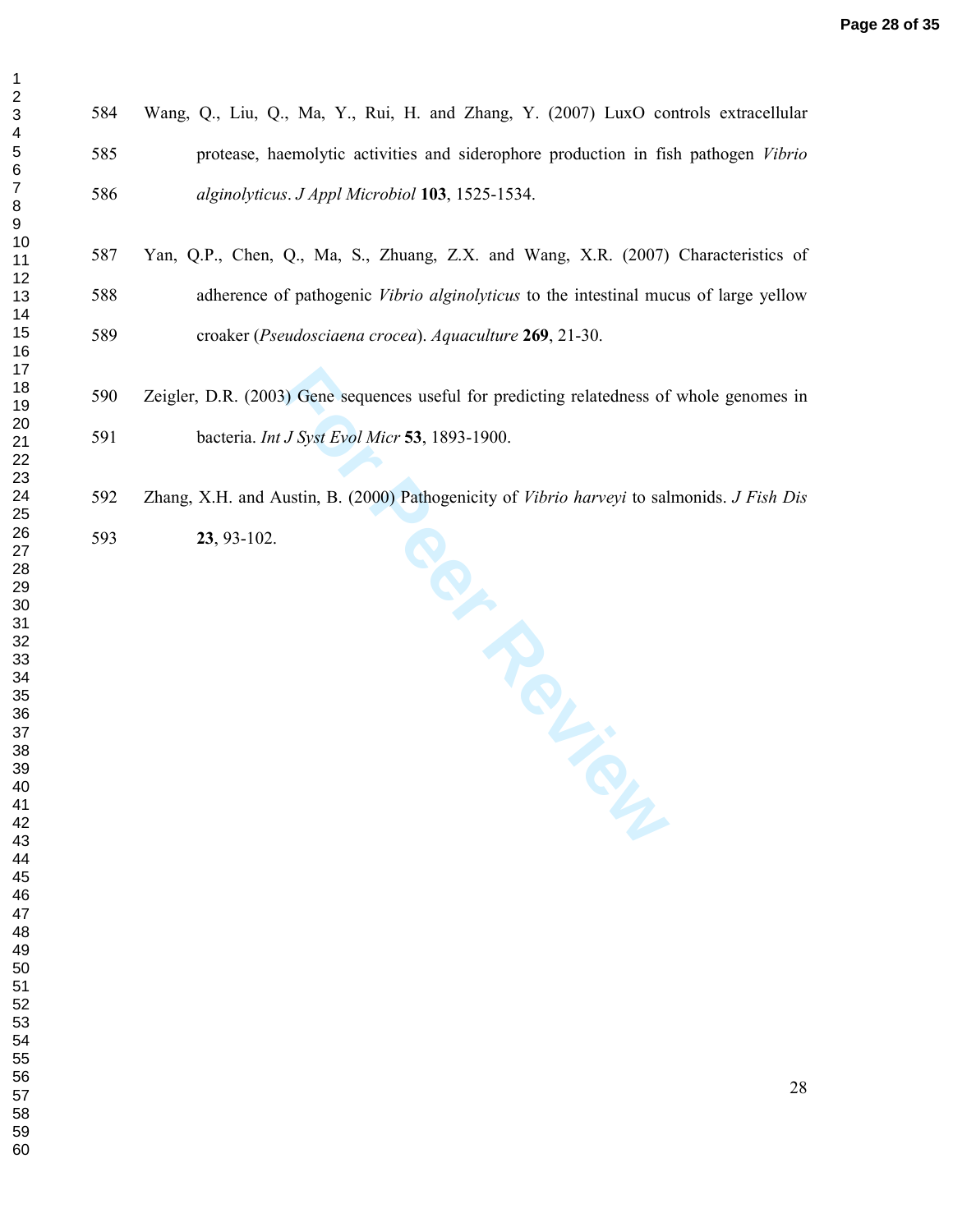



Figure 1 : Study area and sampling points along Transects 1 and 2 off the coast.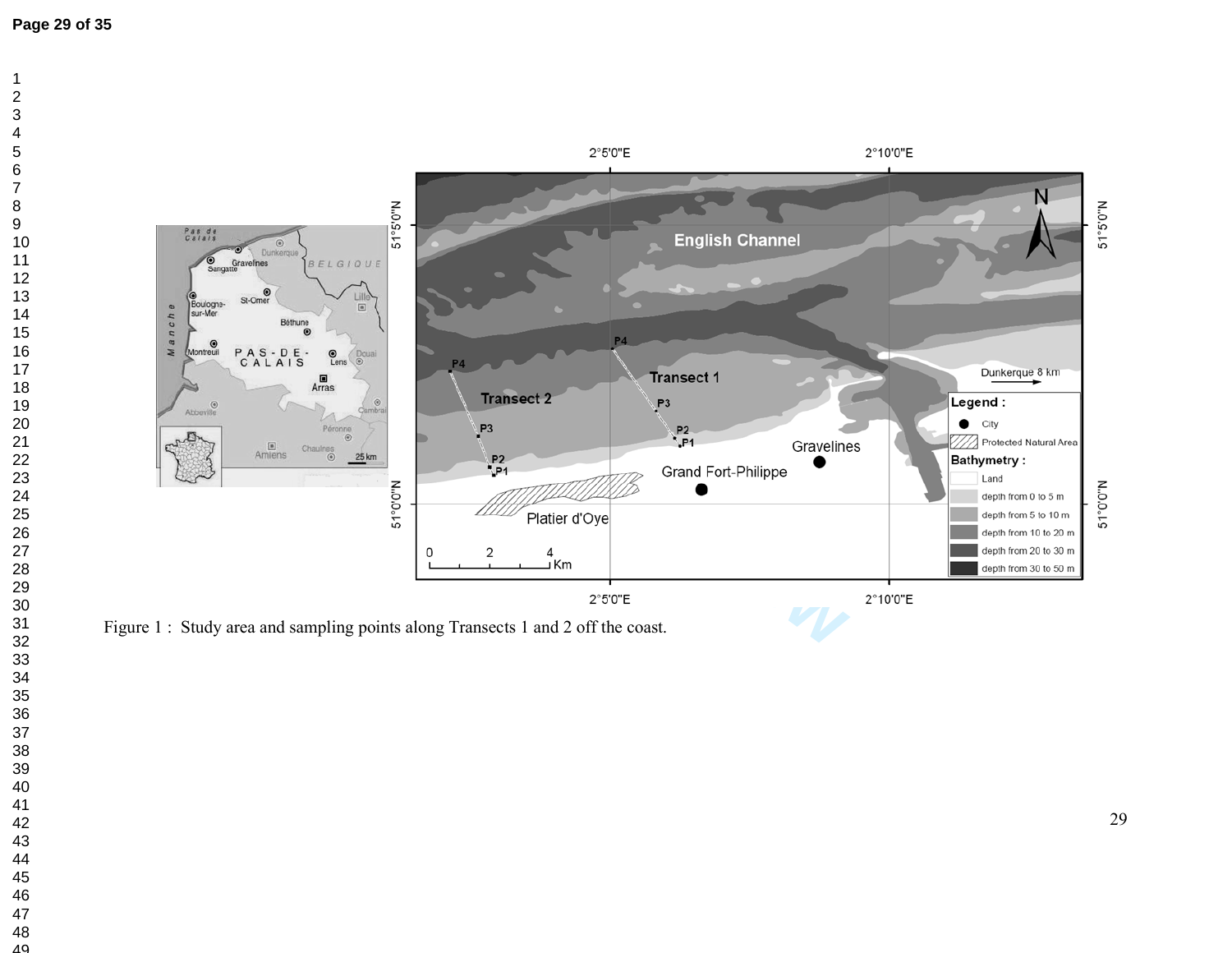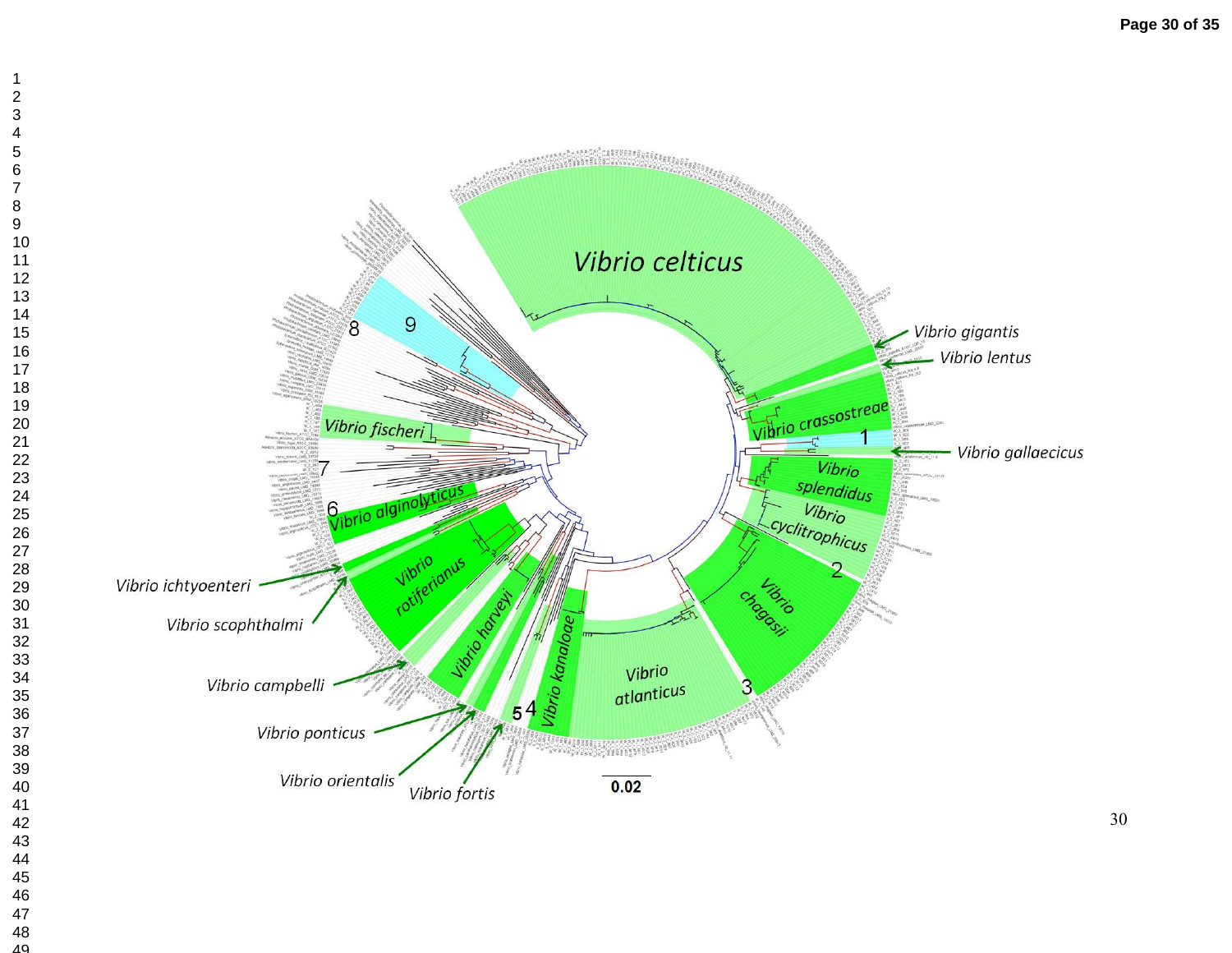For Puer Puer Reviewer Strains belonged to a same cluster. They were not highlighted whose strains belonged to a same cluster. They were not highlighted whose strains belonged to a same cluster. They were not highlighted w Figure 2 : Phylogenetic tree based on NJ method using 315 *pyrH* partial gene sequences of the strains isolated at 22°C and of 102 reference strains sequences. The thickness and colour of the lines reflect the bootstrap values (higher value (> 95%) = thicker and red line). Clusters highlighted in green comprise the well-identified strains. The non-identified strains (designed as group 1 to 9, description in Table 1) were highlighted in blue when more than two strains belonged to a same cluster. They were not highlighted when unique. Bar, 2% estimated sequence divergence.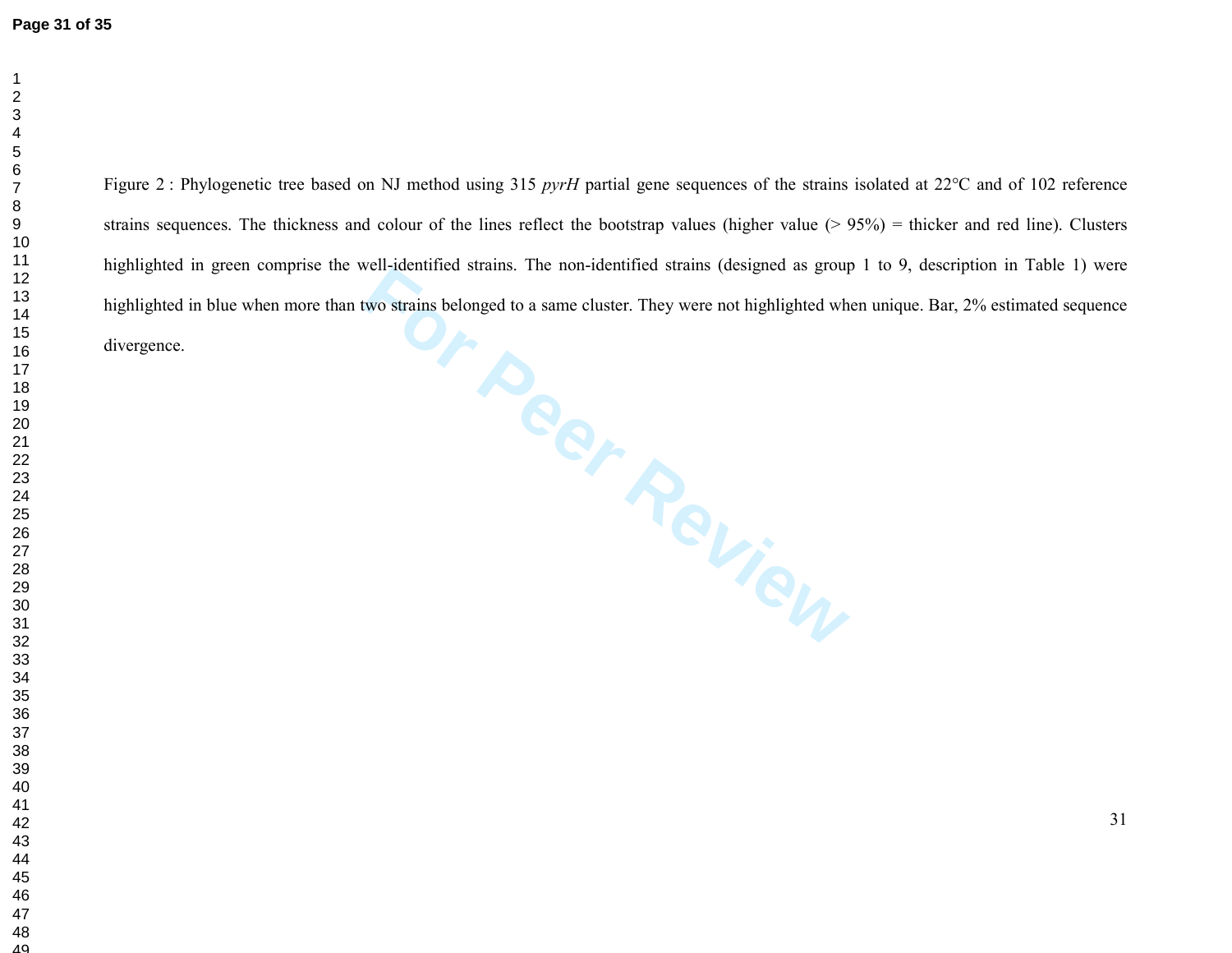



Figure 3 : Comparison of the culturable *Vibrio* population at two temperatures of isolation. The species representing more than 10% of the strains are highlighted in white. (A) Species identities of the strains isolated at 37°C determined by real-time PCR assays, and *pyrH* and *toxR* partial sequencing (356 strains), (B) Species identities of the strains isolated at 22°C determined through *pyrH* and *toxR* partial sequencing (315 strains).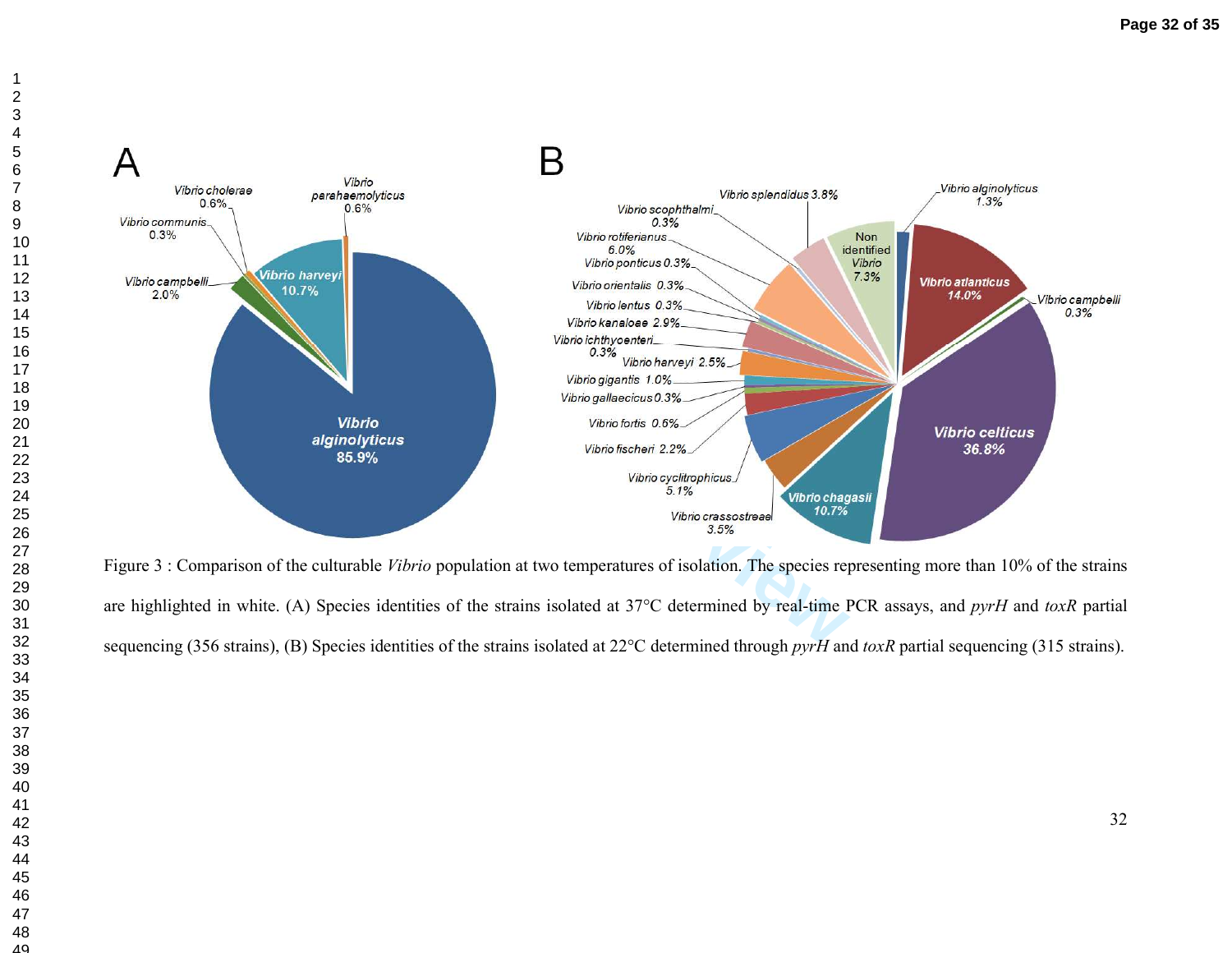Table 1: Groups (order of appearance in the *pyrH* tree) of the non-identified strains isolated at 22°C and of the closest *Vibrio* species.

| Group          | <b>Strains</b>                                                                                                               | Bootstrap | $pyrH$ sequence similarities $(\%)$                                  |
|----------------|------------------------------------------------------------------------------------------------------------------------------|-----------|----------------------------------------------------------------------|
| $\mathbf{1}$   | W 2 3 E6<br>S 1 5 B 9<br>W 1 6D2<br>S 2 6E2                                                                                  | 99        | 92-93% V. splendidus related species                                 |
| $\overline{2}$ | W 1 4F4                                                                                                                      |           | 93-94% V. chagasii                                                   |
| $\mathfrak{Z}$ | W 1 1 A 5                                                                                                                    |           | 93-95% V. splendidus related species                                 |
| $\overline{4}$ | W 1 4H6                                                                                                                      |           | 91% V. orientalis related species and V. atypicus                    |
| 5              | W 2 1H2                                                                                                                      |           | 92-93% V. splendidus related species                                 |
| 6              | W 2 1 G8                                                                                                                     |           | 87-88% V. orientalis/V. splendidus related species and V.<br>tapetis |
| 7              | W 2 1 C1<br>S 2 3 A 3                                                                                                        | 97        | 85-86% V. anguillarum and V. campbelli                               |
| 8              | W 2 1F1                                                                                                                      |           | 85-86% Photobacterium related species                                |
| 9              | W 2 1C8<br>W 2 1E9<br>S 2 3 A 1<br>S 2 3 D 2<br>W 2 3 G8<br>S 2 3 E4<br>W 1 4E4<br>W 14F1<br>W 1 4B8<br>W 1 4 G 6<br>S 1 5C5 | 98        | 85-87% Photobacterium related species                                |

W: Water; S: **Surface** sediments; 1-2: Transect 1 or 2